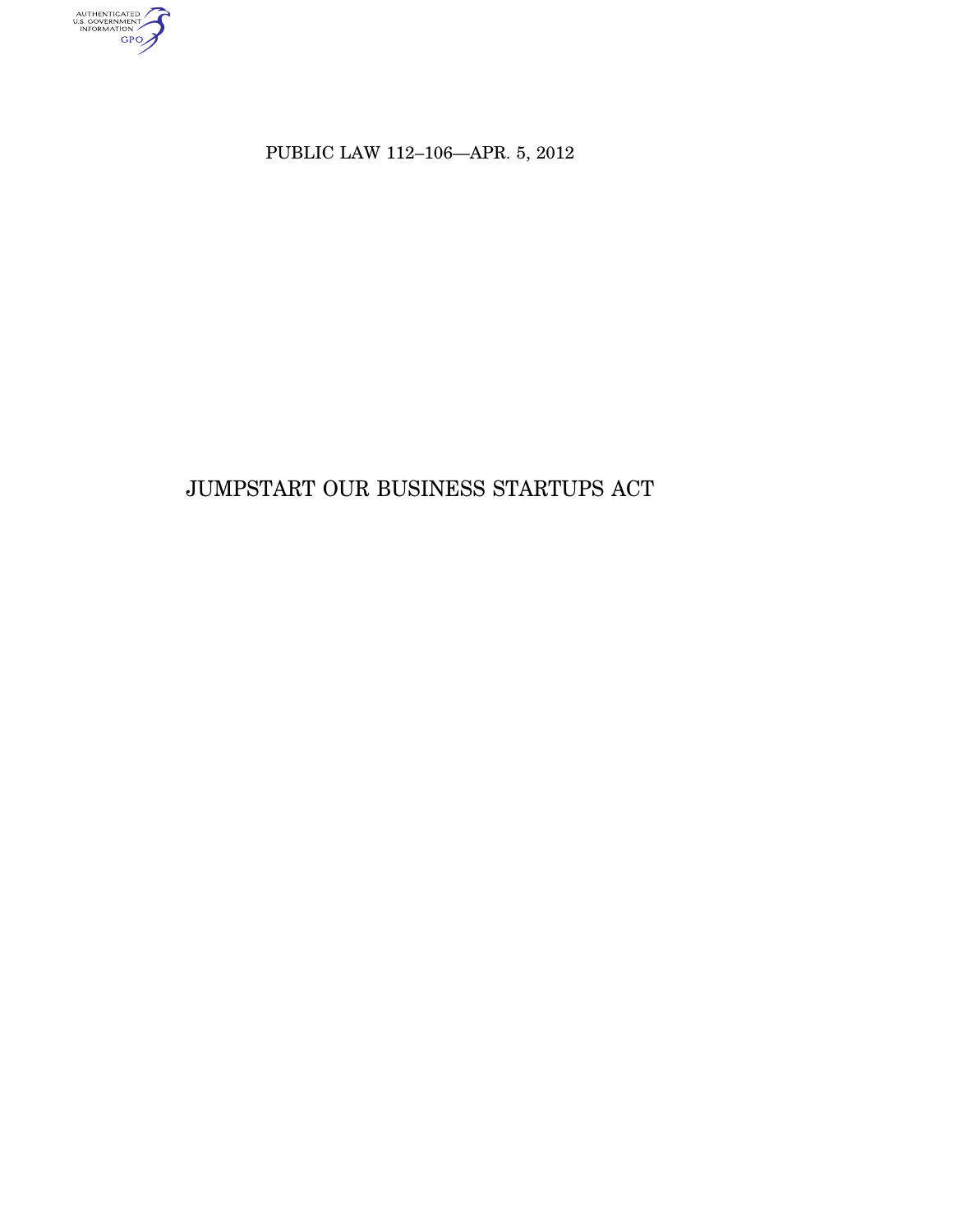### Public Law 112–106 112th Congress

### An Act

Apr. 5, 2012 [H.R. 3606]

To increase American job creation and economic growth by improving access to the public capital markets for emerging growth companies.

*Be it enacted by the Senate and House of Representatives of the United States of America in Congress assembled,* 

Jumpstart Our Business Startups Act. 15 USC 78a note.

### **SECTION 1. SHORT TITLE.**

This Act may be cited as the ''Jumpstart Our Business Startups Act''.

### **SEC. 2. TABLE OF CONTENTS.**

The table of contents of this Act is as follows:

- Sec. 1. Short title.
- Sec. 2. Table of contents.

### TITLE I—REOPENING AMERICAN CAPITAL MARKETS TO EMERGING GROWTH COMPANIES

- Sec. 101. Definitions.
- Sec. 102. Disclosure obligations.
- 
- 
- Sec. 103. Internal controls audit.<br>Sec. 104. Auditing standards.<br>Sec. 105. Availability of information about emerging growth companies.<br>Sec. 106. Other matters.<br>Sec. 107. Opt-in right for emerging growth companies.<br>Sec. 10
- 
- 
- 

#### TITLE II—ACCESS TO CAPITAL FOR JOB CREATORS

Sec. 201. Modification of exemption.

### TITLE III—CROWDFUNDING

- Sec. 301. Short title.
- Sec. 302. Crowdfunding exemption.
- Sec. 303. Exclusion of crowdfunding investors from shareholder cap. Sec. 304. Funding portal regulation.
- Sec. 305. Relationship with State law.

### TITLE IV—SMALL COMPANY CAPITAL FORMATION

Sec. 401. Authority to exempt certain securities.

### Sec. 402. Study on the impact of State Blue Sky laws on Regulation A offerings. TITLE V—PRIVATE COMPANY FLEXIBILITY AND GROWTH

- Sec. 501. Threshold for registration.
- 
- 
- Sec. 502. Employees. Sec. 503. Commission rulemaking. Sec. 504. Commission study of enforcement authority under Rule 12g5–1.

### TITLE VI—CAPITAL EXPANSION

- Sec. 601. Shareholder threshold for registration.
- Sec. 602. Rulemaking.

#### TITLE VII—OUTREACH ON CHANGES TO THE LAW

Sec. 701. Outreach by the Commission.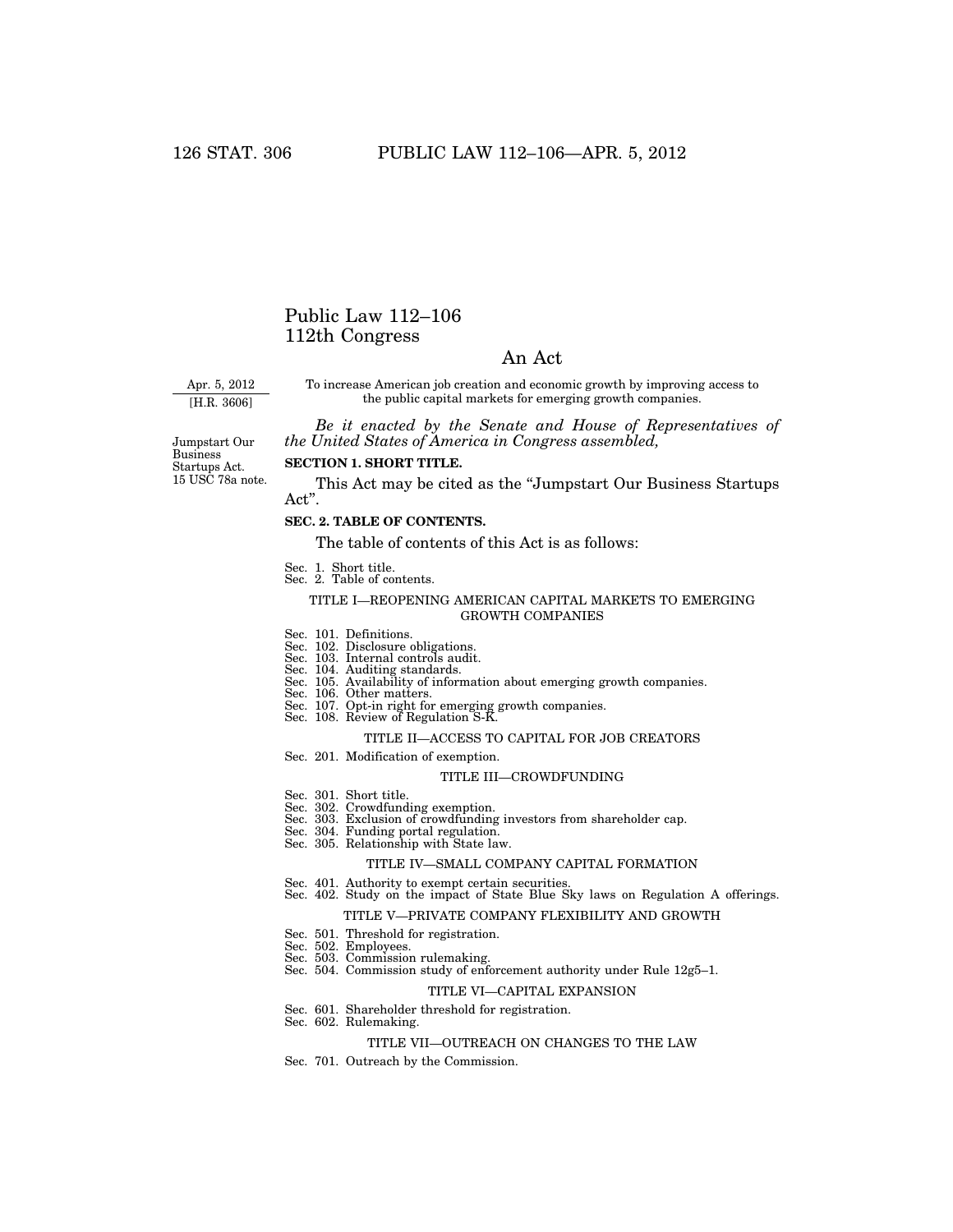# **TITLE I—REOPENING AMERICAN CAP-ITAL MARKETS TO EMERGING GROWTH COMPANIES**

#### **SEC. 101. DEFINITIONS.**

(a) SECURITIES ACT OF 1933.—Section 2(a) of the Securities Act of 1933 (15 U.S.C. 77b(a)) is amended by adding at the end the following:

 $^{\prime\prime}(19)$  The term 'emerging growth company' means an issuer that had total annual gross revenues of less than \$1,000,000,000 (as such amount is indexed for inflation every 5 years by the Commission to reflect the change in the Consumer Price Index for All Urban Consumers published by the Bureau of Labor Statistics, setting the threshold to the nearest 1,000,000) during its most recently completed fiscal year. An issuer that is an emerging growth company as of the first day of that fiscal year shall continue to be deemed an emerging growth company until the earliest of—

"(A) the last day of the fiscal year of the issuer during which it had total annual gross revenues of \$1,000,000,000 (as such amount is indexed for inflation every 5 years by the Commission to reflect the change in the Consumer Price Index for All Urban Consumers published by the Bureau of Labor Statistics, setting the threshold to the nearest 1,000,000) or more;

''(B) the last day of the fiscal year of the issuer following the fifth anniversary of the date of the first sale of common equity securities of the issuer pursuant to an effective registration statement under this title;

''(C) the date on which such issuer has, during the previous 3-year period, issued more than \$1,000,000,000 in non-convertible debt; or

''(D) the date on which such issuer is deemed to be a 'large accelerated filer', as defined in section 240.12b– 2 of title 17, Code of Federal Regulations, or any successor thereto."

(b) SECURITIES EXCHANGE ACT OF 1934.—Section 3(a) of the Securities Exchange Act of 1934 (15 U.S.C. 78c(a)) is amended—

(1) by redesignating paragraph (77), as added by section 941(a) of the Investor Protection and Securities Reform Act of 2010 (Public Law 111–203, 124 Stat. 1890), as paragraph (79); and

(2) by adding at the end the following:

"(80) EMERGING GROWTH COMPANY.—The term 'emerging growth company' means an issuer that had total annual gross revenues of less than \$1,000,000,000 (as such amount is indexed for inflation every 5 years by the Commission to reflect the change in the Consumer Price Index for All Urban Consumers published by the Bureau of Labor Statistics, setting the threshold to the nearest 1,000,000) during its most recently completed fiscal year. An issuer that is an emerging growth company as of the first day of that fiscal year shall continue to be deemed an emerging growth company until the earliest of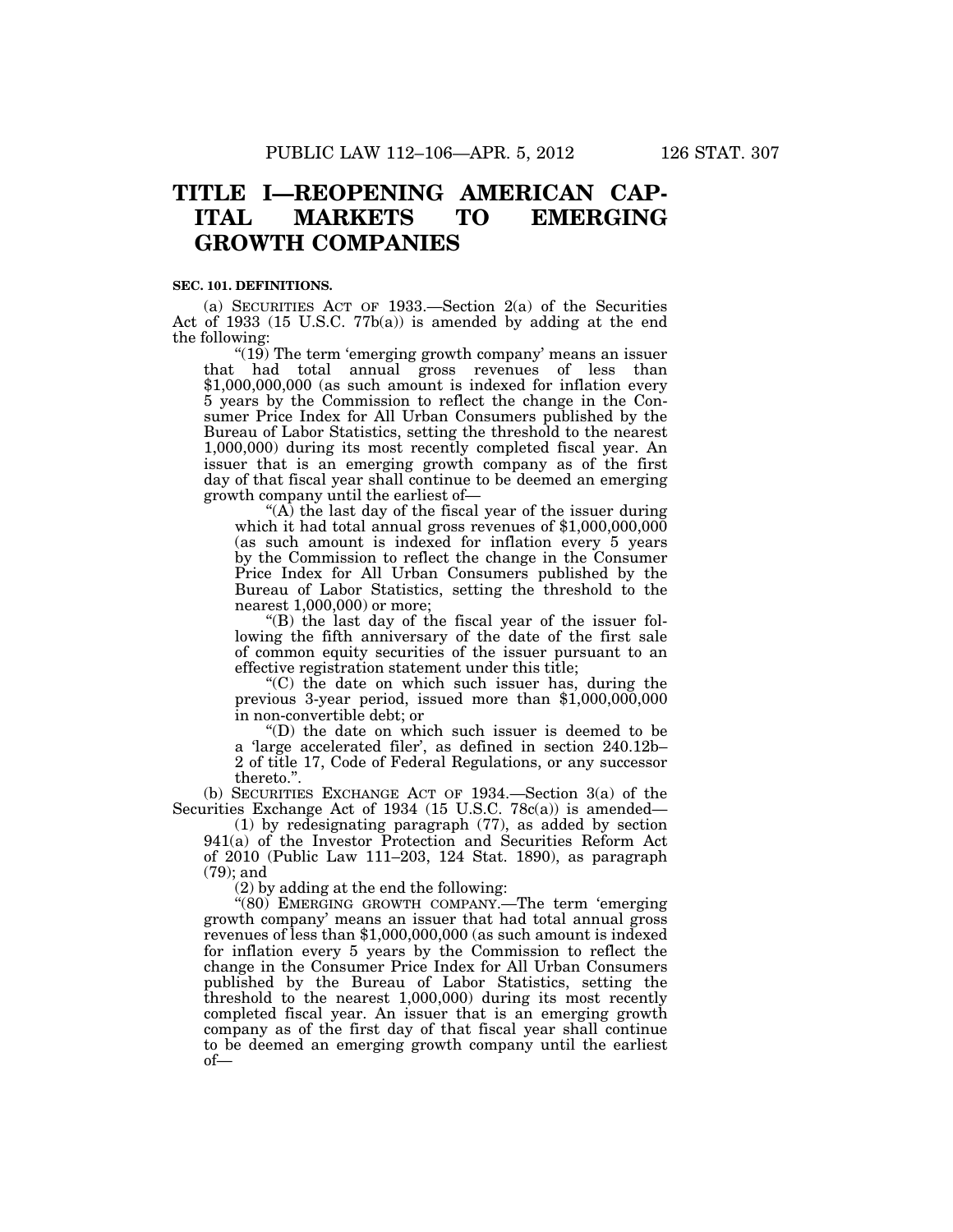''(A) the last day of the fiscal year of the issuer during which it had total annual gross revenues of \$1,000,000,000 (as such amount is indexed for inflation every 5 years by the Commission to reflect the change in the Consumer Price Index for All Urban Consumers published by the Bureau of Labor Statistics, setting the threshold to the nearest 1,000,000) or more;

''(B) the last day of the fiscal year of the issuer following the fifth anniversary of the date of the first sale of common equity securities of the issuer pursuant to an effective registration statement under the Securities Act of 1933;

" $(C)$  the date on which such issuer has, during the previous 3-year period, issued more than  $$1,000,000,000$ in non-convertible debt; or

 $\mathrm{H}(D)$  the date on which such issuer is deemed to be a 'large accelerated filer', as defined in section 240.12b– 2 of title 17, Code of Federal Regulations, or any successor thereto.''.

(c) OTHER DEFINITIONS.—As used in this title, the following definitions shall apply:

(1) COMMISSION.—The term ''Commission'' means the Securities and Exchange Commission.

(2) INITIAL PUBLIC OFFERING DATE.—The term ''initial public offering date'' means the date of the first sale of common equity securities of an issuer pursuant to an effective registration statement under the Securities Act of 1933.

15 USC 77b note.

(d) EFFECTIVE DATE.—Notwithstanding section  $2(a)(19)$  of the Securities Act of 1933 and section 3(a)(80) of the Securities Exchange Act of 1934, an issuer shall not be an emerging growth company for purposes of such Acts if the first sale of common equity securities of such issuer pursuant to an effective registration statement under the Securities Act of 1933 occurred on or before December 8, 2011.

### **SEC. 102. DISCLOSURE OBLIGATIONS.**

(a) EXECUTIVE COMPENSATION.—

(1) EXEMPTION.—Section 14A(e) of the Securities Exchange Act of 1934 (15 U.S.C. 78n–1(e)) is amended—

(A) by striking ''The Commission may'' and inserting the following:

''(1) IN GENERAL.—The Commission may'';

(B) by striking ''an issuer'' and inserting ''any other issuer''; and

(C) by adding at the end the following:

''(2) TREATMENT OF EMERGING GROWTH COMPANIES.—

"(A) In GENERAL.—An emerging growth company shall be exempt from the requirements of subsections (a) and (b).

''(B) COMPLIANCE AFTER TERMINATION OF EMERGING GROWTH COMPANY TREATMENT.—An issuer that was an emerging growth company but is no longer an emerging growth company shall include the first separate resolution described under subsection (a)(1) not later than the end of—

"(i) in the case of an issuer that was an emerging growth company for less than 2 years after the date

Time period.

Applicability. 15 USC 78c note.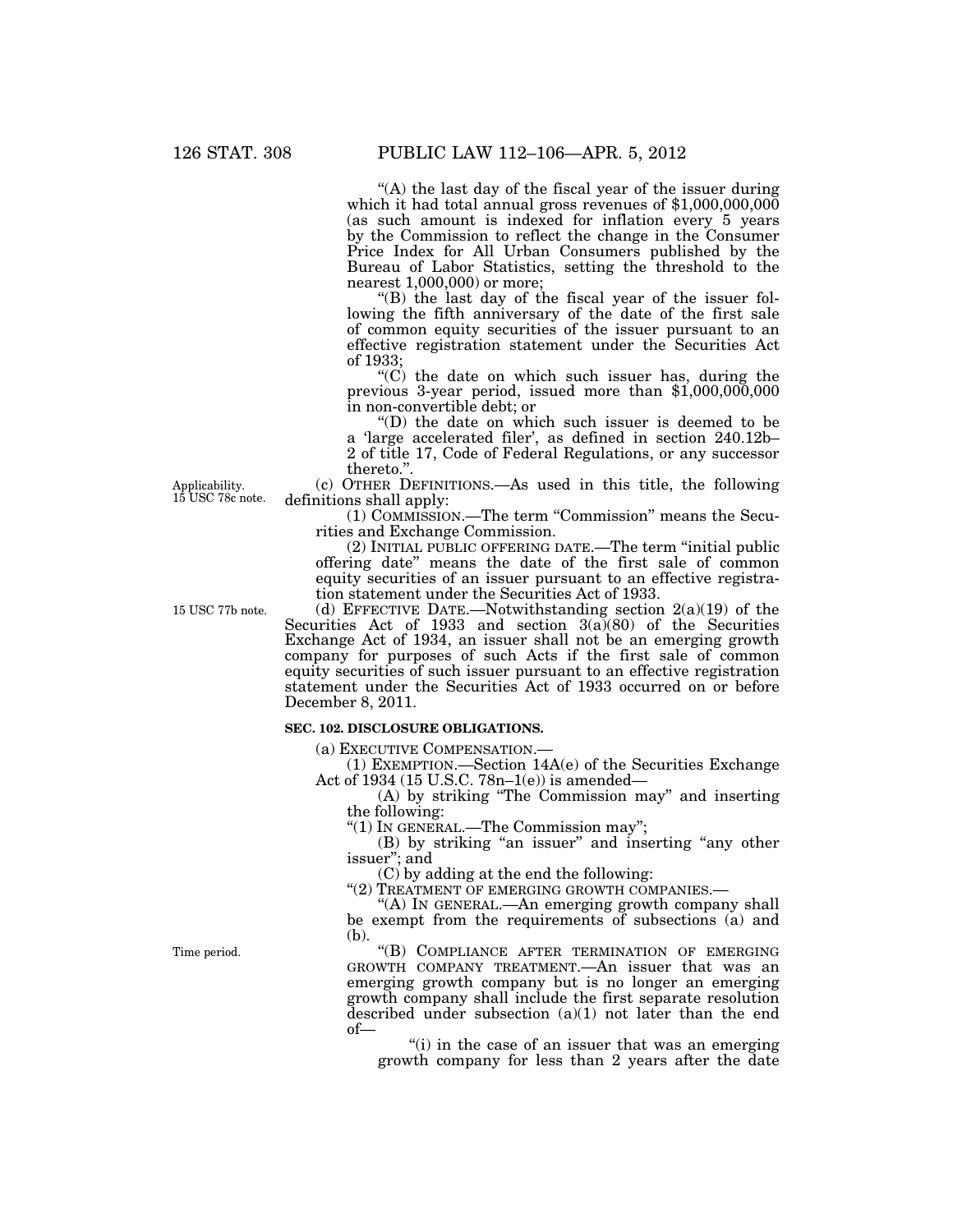of first sale of common equity securities of the issuer pursuant to an effective registration statement under the Securities Act of 1933, the 3-year period beginning on such date; and

"(ii) in the case of any other issuer, the 1-year period beginning on the date the issuer is no longer an emerging growth company."

(2) PROXIES.—Section 14(i) of the Securities Exchange Act of  $1934$  (15 U.S.C. 78n(i)) is amended by inserting ", for any issuer other than an emerging growth company," after "including".

(3) COMPENSATION DISCLOSURES.—Section 953(b)(1) of the Investor Protection and Securities Reform Act of 2010 (Public Law 111-203; 124 Stat. 1904) is amended by inserting " than an emerging growth company, as that term is defined in section  $3(a)$  of the Securities Exchange Act of 1934," after ''require each issuer''.

15 USC 78*l* note.

(b) FINANCIAL DISCLOSURES AND ACCOUNTING PRONOUNCE-MENTS.—

(1) SECURITIES ACT OF 1933.—Section 7(a) of the Securities Act of 1933 (15 U.S.C. 77g(a)) is amended—

(A) by striking  $(4)$  The registration" and inserting the following:

"(a) INFORMATION REQUIRED IN REGISTRATION STATEMENT.-" $(1)$  In GENERAL.—The registration"; and

(B) by adding at the end the following:

"(2) TREATMENT OF EMERGING GROWTH COMPANIES.- An emerging growth company—

 $(A)$  need not present more than 2 years of audited financial statements in order for the registration statement of such emerging growth company with respect to an initial public offering of its common equity securities to be effective, and in any other registration statement to be filed with the Commission, an emerging growth company need not present selected financial data in accordance with section 229.301 of title 17, Code of Federal Regulations, for any period prior to the earliest audited period presented in connection with its initial public offering; and

''(B) may not be required to comply with any new or revised financial accounting standard until such date that a company that is not an issuer (as defined under section 2(a) of the Sarbanes-Oxley Act of 2002 (15 U.S.C.  $7201(a)$ ) is required to comply with such new or revised accounting standard, if such standard applies to companies that are not issuers.''.

(2) SECURITIES EXCHANGE ACT OF 1934.—Section 13(a) of the Securities Exchange Act of 1934 (15 U.S.C. 78m(a)) is amended by adding at the end the following: "In any registration statement, periodic report, or other reports to be filed with the Commission, an emerging growth company need not present selected financial data in accordance with section 229.301 of title 17, Code of Federal Regulations, for any period prior to the earliest audited period presented in connection with its first registration statement that became effective under this Act or the Securities Act of 1933 and, with respect to any such statement or reports, an emerging growth company may not be required to comply with any new or revised financial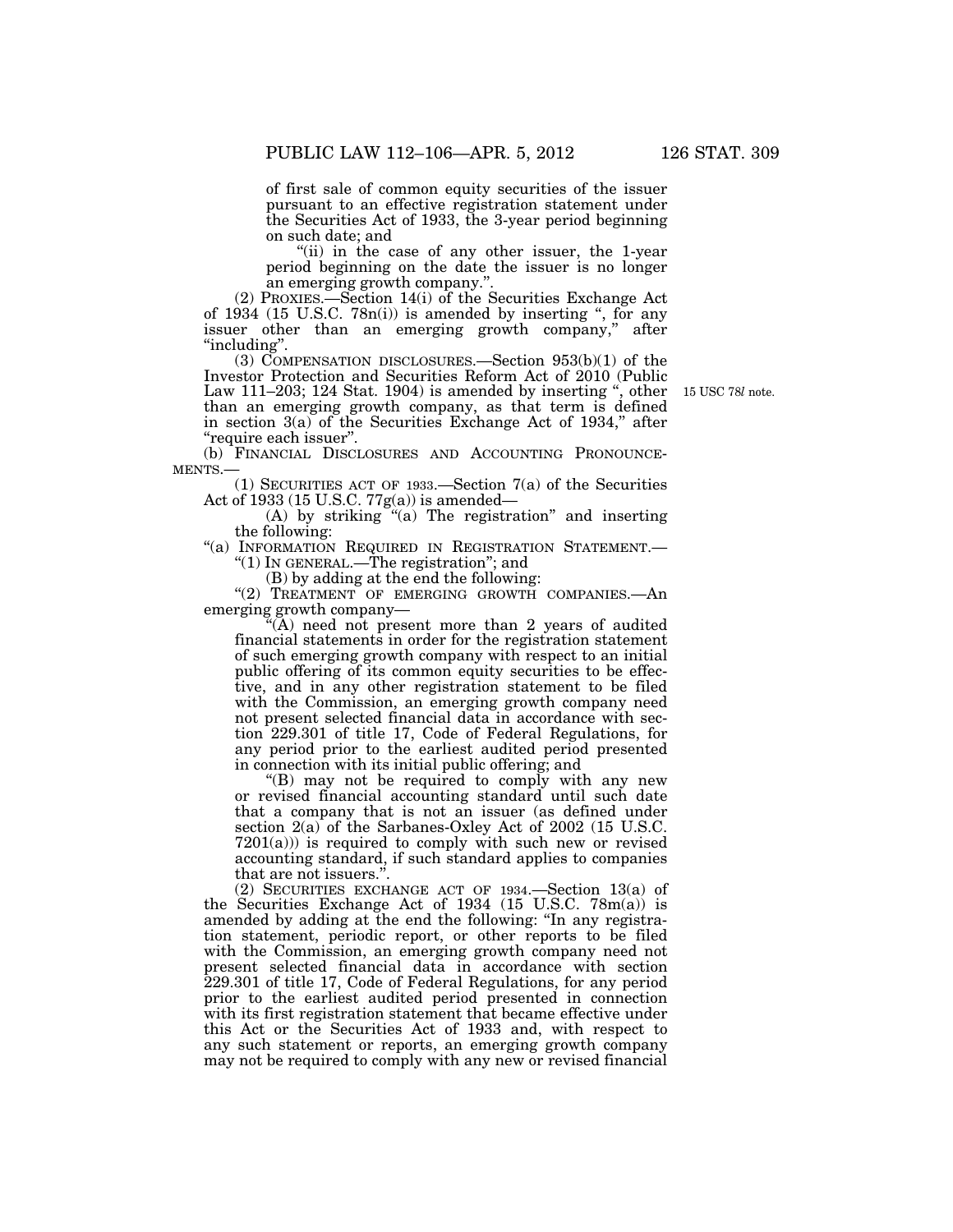accounting standard until such date that a company that is not an issuer (as defined under section 2(a) of the Sarbanes-Oxley Act of  $2002$  (15 U.S.C.  $7201(a)$ ) is required to comply with such new or revised accounting standard, if such standard applies to companies that are not issuers.''.

15 USC 77g note.

(c) OTHER DISCLOSURES.—An emerging growth company may comply with section 229.303(a) of title 17, Code of Federal Regulations, or any successor thereto, by providing information required by such section with respect to the financial statements of the emerging growth company for each period presented pursuant to section  $7(a)$  of the Securities Act of 1933 (15 U.S.C. 77 $g(a)$ ). An emerging growth company may comply with section 229.402 of title 17, Code of Federal Regulations, or any successor thereto, by disclosing the same information as any issuer with a market value of outstanding voting and nonvoting common equity held by non-affiliates of less than \$75,000,000.

### **SEC. 103. INTERNAL CONTROLS AUDIT.**

Section 404(b) of the Sarbanes-Oxley Act of 2002 (15 U.S.C. 7262(b)) is amended by inserting '', other than an issuer that is an emerging growth company (as defined in section 3 of the Securities Exchange Act of 1934)," before "shall attest to".

### **SEC. 104. AUDITING STANDARDS.**

Section  $103(a)(3)$  of the Sarbanes-Oxley Act of 2002 (15 U.S.C.  $7213(a)(3)$  is amended by adding at the end the following:

> ''(C) TRANSITION PERIOD FOR EMERGING GROWTH COMPA-NIES.—Any rules of the Board requiring mandatory audit firm rotation or a supplement to the auditor's report in which the auditor would be required to provide additional information about the audit and the financial statements of the issuer (auditor discussion and analysis) shall not apply to an audit of an emerging growth company, as defined in section 3 of the Securities Exchange Act of 1934. Any additional rules adopted by the Board after the date of enactment of this subparagraph shall not apply to an audit of any emerging growth company, unless the Commission determines that the application of such additional requirements is necessary or appropriate in the public interest, after considering the protection of investors and whether the action will promote efficiency, competition, and capital formation.''.

### **SEC. 105. AVAILABILITY OF INFORMATION ABOUT EMERGING GROWTH COMPANIES.**

(a) PROVISION OF RESEARCH.—Section  $2(a)(3)$  of the Securities Act of 1933 (15 U.S.C. 77b(a)(3)) is amended by adding at the end the following: ''The publication or distribution by a broker or dealer of a research report about an emerging growth company that is the subject of a proposed public offering of the common equity securities of such emerging growth company pursuant to a registration statement that the issuer proposes to file, or has filed, or that is effective shall be deemed for purposes of paragraph (10) of this subsection and section 5(c) not to constitute an offer for sale or offer to sell a security, even if the broker or dealer is participating or will participate in the registered offering of the securities of the issuer. As used in this paragraph, the term 'research report' means a written, electronic, or oral communication

Determination.

Definition.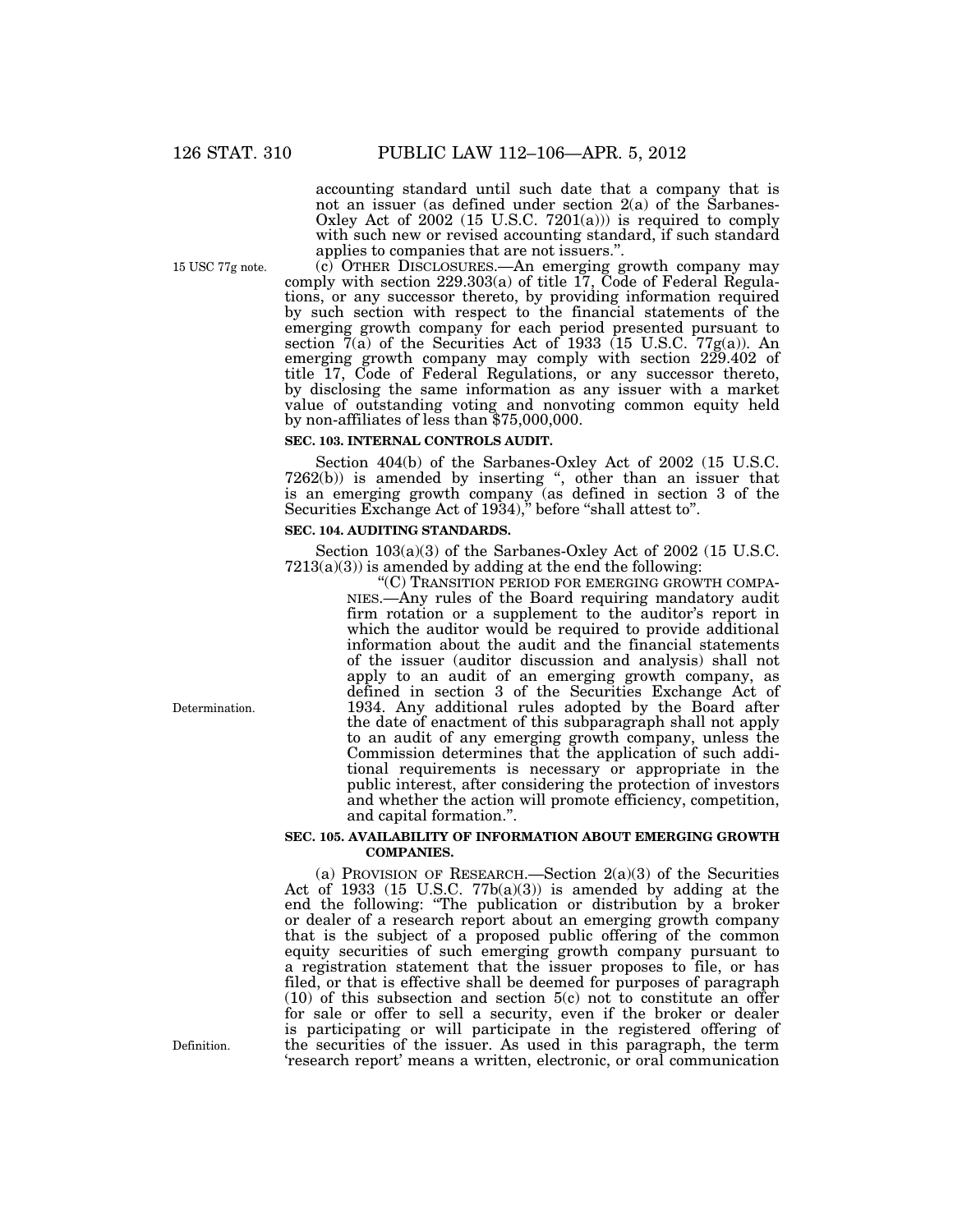that includes information, opinions, or recommendations with respect to securities of an issuer or an analysis of a security or an issuer, whether or not it provides information reasonably sufficient upon which to base an investment decision.''.

(b) SECURITIES ANALYST COMMUNICATIONS.—Section 15D of the Securities Exchange Act of 1934 (15 U.S.C. 78o–6) is amended—

(1) by redesignating subsection (c) as subsection (d); and

(2) by inserting after subsection (b) the following:

"(c) LIMITATION.—Notwithstanding subsection (a) or any other provision of law, neither the Commission nor any national securities association registered under section 15A may adopt or maintain any rule or regulation in connection with an initial public offering of the common equity of an emerging growth company—

''(1) restricting, based on functional role, which associated persons of a broker, dealer, or member of a national securities association, may arrange for communications between a securities analyst and a potential investor; or

 $(2)$  restricting a securities analyst from participating in any communications with the management of an emerging growth company that is also attended by any other associated person of a broker, dealer, or member of a national securities association whose functional role is other than as a securities analyst.''.

(c) EXPANDING PERMISSIBLE COMMUNICATIONS.—Section 5 of the Securities Act of 1933 (15 U.S.C. 77e) is amended—

(1) by redesignating subsection (d) as subsection (e); and

(2) by inserting after subsection (c) the following:

''(d) LIMITATION.—Notwithstanding any other provision of this section, an emerging growth company or any person authorized to act on behalf of an emerging growth company may engage in oral or written communications with potential investors that are qualified institutional buyers or institutions that are accredited investors, as such terms are respectively defined in section 230.144A and section 230.501(a) of title 17, Code of Federal Regulations, or any successor thereto, to determine whether such investors might have an interest in a contemplated securities offering, either prior to or following the date of filing of a registration statement with respect to such securities with the Commission, subject to the requirement of subsection (b)(2).''.

(d) POST OFFERING COMMUNICATIONS.—Neither the Commission nor any national securities association registered under section 15A of the Securities Exchange Act of 1934 may adopt or maintain any rule or regulation prohibiting any broker, dealer, or member of a national securities association from publishing or distributing any research report or making a public appearance, with respect to the securities of an emerging growth company, either—

(1) within any prescribed period of time following the initial public offering date of the emerging growth company; or

(2) within any prescribed period of time prior to the expiration date of any agreement between the broker, dealer, or member of a national securities association and the emerging growth company or its shareholders that restricts or prohibits the sale of securities held by the emerging growth company or its shareholders after the initial public offering date.

15 USC 78o–6 note.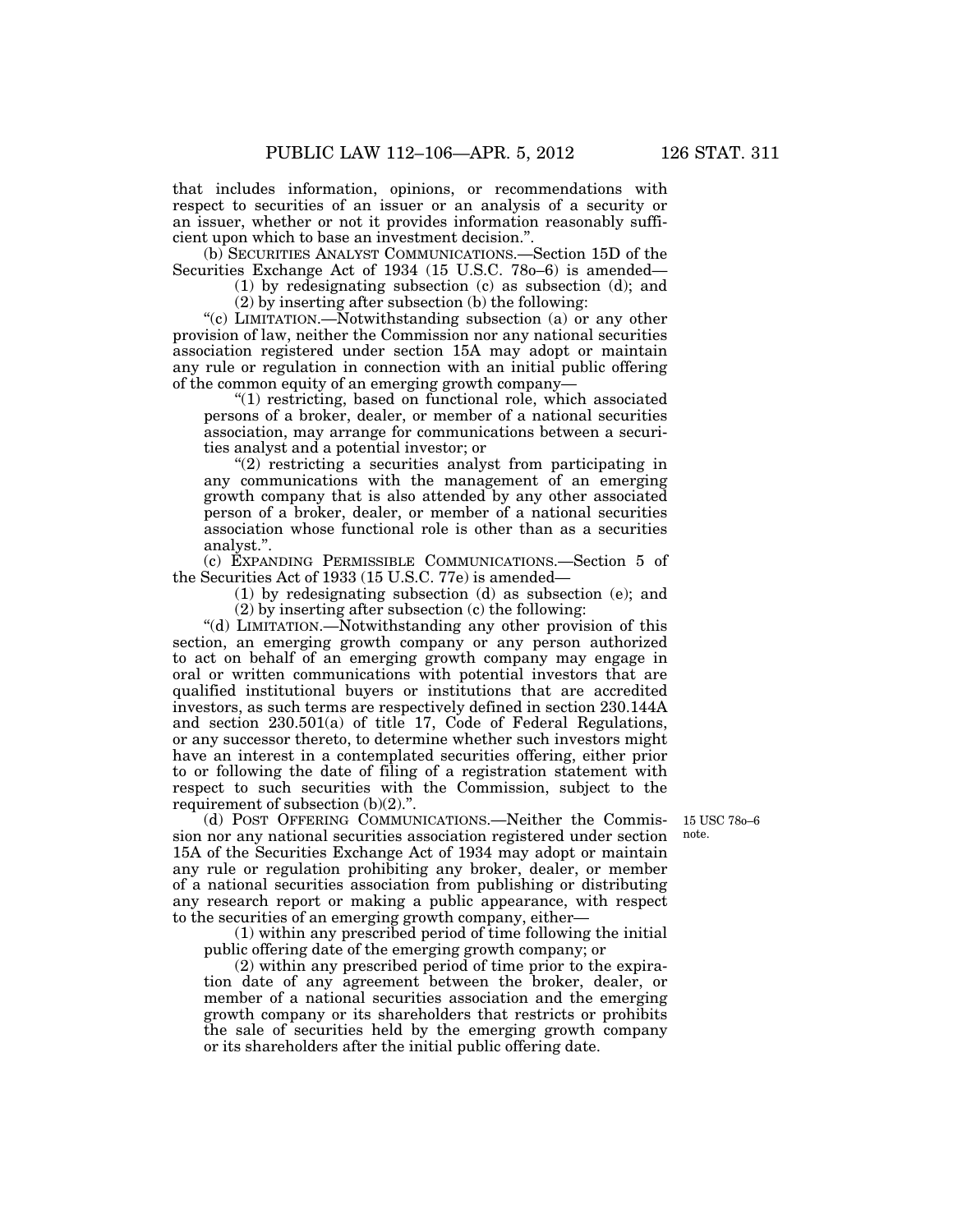Public information. Deadline.

### **SEC. 106. OTHER MATTERS.**

(a) DRAFT REGISTRATION STATEMENTS.—Section 6 of the Securities Act of 1933 (15 U.S.C. 77f) is amended by adding at the end the following:

''(e) EMERGING GROWTH COMPANIES.—

''(1) IN GENERAL.—Any emerging growth company, prior to its initial public offering date, may confidentially submit to the Commission a draft registration statement, for confidential nonpublic review by the staff of the Commission prior to public filing, provided that the initial confidential submission and all amendments thereto shall be publicly filed with the Commission not later than 21 days before the date on which the issuer conducts a road show, as such term is defined in section 230.433(h)(4) of title 17, Code of Federal Regulations, or any successor thereto.

"(2) CONFIDENTIALITY.—Notwithstanding any other provision of this title, the Commission shall not be compelled to disclose any information provided to or obtained by the Commission pursuant to this subsection. For purposes of section 552 of title 5, United States Code, this subsection shall be considered a statute described in subsection (b)(3)(B) of such section 552. Information described in or obtained pursuant to this subsection shall be deemed to constitute confidential information for purposes of section  $24(b)(2)$  of the Securities Exchange Act of  $1934.^{\frac{1}{2}}$ 

(b) TICK SIZE.—Section 11A(c) of the Securities Exchange Act of 1934 (15 U.S.C. 78k–1(c)) is amended by adding at the end the following new paragraph:

 $"(6)$  TICK SIZE. $-$ 

''(A) STUDY AND REPORT.—The Commission shall conduct a study examining the transition to trading and quoting securities in one penny increments, also known as decimalization. The study shall examine the impact that decimalization has had on the number of initial public offerings since its implementation relative to the period before its implementation. The study shall also examine the impact that this change has had on liquidity for small and middle capitalization company securities and whether there is sufficient economic incentive to support trading operations in these securities in penny increments. Not later than 90 days after the date of enactment of this paragraph, the Commission shall submit to Congress a report on the findings of the study.

''(B) DESIGNATION.—If the Commission determines that the securities of emerging growth companies should be quoted and traded using a minimum increment of greater than \$0.01, the Commission may, by rule not later than 180 days after the date of enactment of this paragraph, designate a minimum increment for the securities of emerging growth companies that is greater than \$0.01 but less than \$0.10 for use in all quoting and trading of securities in any exchange or other execution venue.''.

15 USC 78c note.

### **SEC. 107. OPT-IN RIGHT FOR EMERGING GROWTH COMPANIES.**

(a) IN GENERAL.—With respect to an exemption provided to emerging growth companies under this title, or an amendment made by this title, an emerging growth company may choose to

Determination. Deadline.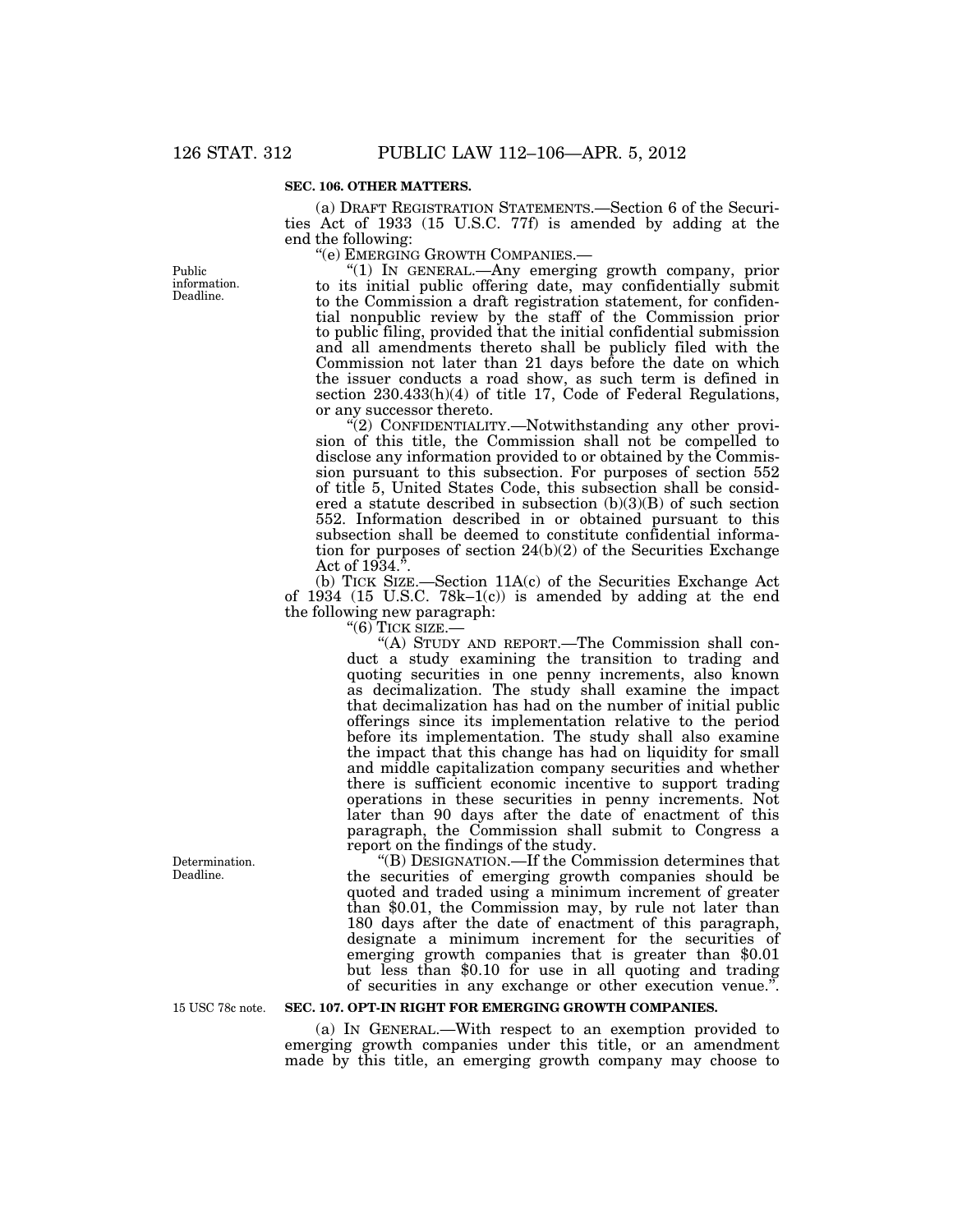forgo such exemption and instead comply with the requirements that apply to an issuer that is not an emerging growth company. (b) SPECIAL RULE.—Notwithstanding subsection (a), with

respect to the extension of time to comply with new or revised financial accounting standards provided under section  $7(a)(2)(B)$ of the Securities Act of 1933 and section 13(a) of the Securities Exchange Act of 1934, as added by section 102(b), if an emerging growth company chooses to comply with such standards to the same extent that a non-emerging growth company is required to comply with such standards, the emerging growth company-

Notification.

(1) must make such choice at the time the company is first required to file a registration statement, periodic report, or other report with the Commission under section 13 of the Securities Exchange Act of 1934 and notify the Securities and Exchange Commission of such choice;

(2) may not select some standards to comply with in such manner and not others, but must comply with all such standards to the same extent that a non-emerging growth company is required to comply with such standards; and

(3) must continue to comply with such standards to the same extent that a non-emerging growth company is required to comply with such standards for as long as the company remains an emerging growth company.

#### **SEC. 108. REVIEW OF REGULATION S-K.**

(a) REVIEW.—The Securities and Exchange Commission shall conduct a review of its Regulation S-K (17 CFR 229.10 et seq.) to—

(1) comprehensively analyze the current registration requirements of such regulation; and

(2) determine how such requirements can be updated to modernize and simplify the registration process and reduce the costs and other burdens associated with these requirements for issuers who are emerging growth companies.

(b) REPORT.—Not later than 180 days after the date of enactment of this title, the Commission shall transmit to Congress a report of the review conducted under subsection (a). The report shall include the specific recommendations of the Commission on how to streamline the registration process in order to make it more efficient and less burdensome for the Commission and for prospective issuers who are emerging growth companies.

### **TITLE II—ACCESS TO CAPITAL FOR JOB CREATORS**

### **SEC. 201. MODIFICATION OF EXEMPTION.**

(a) MODIFICATION OF RULES.—

(1) Not later than 90 days after the date of the enactment of this Act, the Securities and Exchange Commission shall revise its rules issued in section 230.506 of title 17, Code of Federal Regulations, to provide that the prohibition against general solicitation or general advertising contained in section 230.502(c) of such title shall not apply to offers and sales of securities made pursuant to section 230.506, provided that all purchasers of the securities are accredited investors. Such rules shall require the issuer to take reasonable steps to verify

Deadlines. 15 USC 77d note.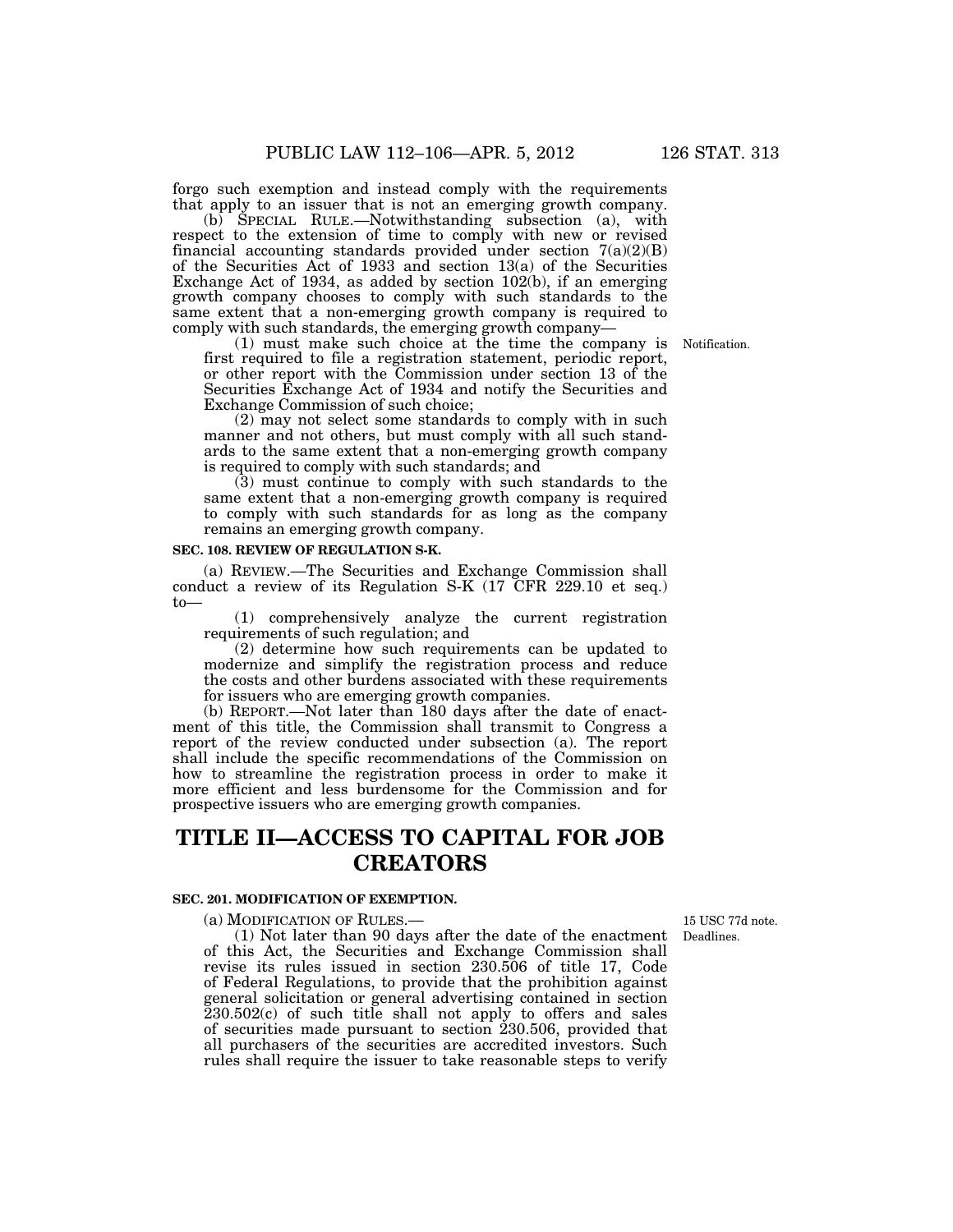that purchasers of the securities are accredited investors, using such methods as determined by the Commission. Section 230.506 of title 17, Code of Federal Regulations, as revised pursuant to this section, shall continue to be treated as a regulation issued under section 4(2) of the Securities Act of 1933 (15 U.S.C. 77d(2)).

(2) Not later than 90 days after the date of enactment of this Act, the Securities and Exchange Commission shall revise subsection  $(d)(1)$  of section 230.144A of title 17, Code of Federal Regulations, to provide that securities sold under such revised exemption may be offered to persons other than qualified institutional buyers, including by means of general solicitation or general advertising, provided that securities are sold only to persons that the seller and any person acting on behalf of the seller reasonably believe is a qualified institutional buyer.

(b) CONSISTENCY IN INTERPRETATION.—Section 4 of the Securities Act of 1933 (15 U.S.C. 77d) is amended—

(1) by striking ''The provisions of section 5'' and inserting ''(a) The provisions of section 5''; and

(2) by adding at the end the following:

''(b) Offers and sales exempt under section 230.506 of title 17, Code of Federal Regulations (as revised pursuant to section 201 of the Jumpstart Our Business Startups Act) shall not be deemed public offerings under the Federal securities laws as a result of general advertising or general solicitation.''.

(c) EXPLANATION OF EXEMPTION.—Section 4 of the Securities Act of 1933 (15 U.S.C. 77d) is amended—

(1) by striking ''The provisions of section 5'' and inserting "(a) The provisions of section 5"; and

(2) by adding at the end the following:

 $'(b)(1)$  With respect to securities offered and sold in compliance with Rule 506 of Regulation D under this Act, no person who meets the conditions set forth in paragraph (2) shall be subject to registration as a broker or dealer pursuant to section  $15(a)(1)$ of this title, solely because—

"(A) that person maintains a platform or mechanism that permits the offer, sale, purchase, or negotiation of or with respect to securities, or permits general solicitations, general advertisements, or similar or related activities by issuers of such securities, whether online, in person, or through any other means;

''(B) that person or any person associated with that person co-invests in such securities; or

''(C) that person or any person associated with that person provides ancillary services with respect to such securities.

" $(2)$  The exemption provided in paragraph  $(1)$  shall apply to any person described in such paragraph if—

"(A) such person and each person associated with that person receives no compensation in connection with the purchase or sale of such security;

''(B) such person and each person associated with that person does not have possession of customer funds or securities in connection with the purchase or sale of such security; and

 $(C)$  such person is not subject to a statutory disqualification as defined in section  $3(a)(39)$  of this title and does not

Applicability.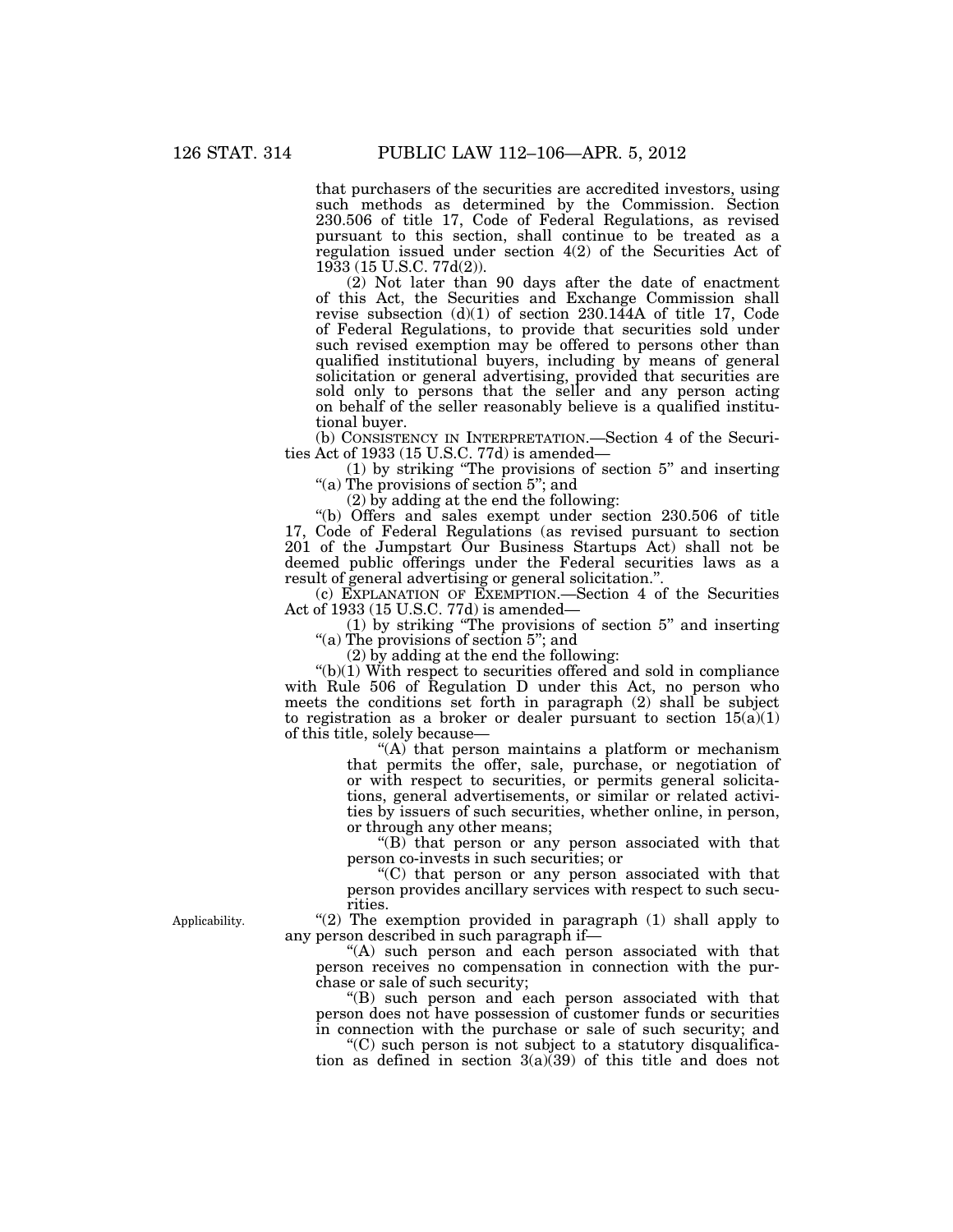have any person associated with that person subject to such a statutory disqualification.

"(3) For the purposes of this subsection, the term 'ancillary Definition. services' means—

''(A) the provision of due diligence services, in connection with the offer, sale, purchase, or negotiation of such security, so long as such services do not include, for separate compensation, investment advice or recommendations to issuers or investors; and

''(B) the provision of standardized documents to the issuers and investors, so long as such person or entity does not negotiate the terms of the issuance for and on behalf of third parties and issuers are not required to use the standardized documents as a condition of using the service.''.

### **TITLE III—CROWDFUNDING**

### **SEC. 301. SHORT TITLE.**

This title may be cited as the "Capital Raising Online While Deterring Fraud and Unethical Non-Disclosure Act of 2012'' or the "CROWDFUND Act".

#### **SEC. 302. CROWDFUNDING EXEMPTION.**

(a) SECURITIES ACT OF 1933.—Section 4 of the Securities Act of 1933 (15 U.S.C. 77d) is amended by adding at the end the following:

''(6) transactions involving the offer or sale of securities by an issuer (including all entities controlled by or under common control with the issuer), provided that—

"(A) the aggregate amount sold to all investors by the issuer, including any amount sold in reliance on the exemption provided under this paragraph during the 12 month period preceding the date of such transaction, is not more than \$1,000,000;

''(B) the aggregate amount sold to any investor by an issuer, including any amount sold in reliance on the exemption provided under this paragraph during the 12 month period preceding the date of such transaction, does not exceed—

"(i) the greater of  $$2,000$  or 5 percent of the annual income or net worth of such investor, as applicable, if either the annual income or the net worth of the investor is less than \$100,000; and

"(ii) 10 percent of the annual income or net worth" of such investor, as applicable, not to exceed a maximum aggregate amount sold of \$100,000, if either the annual income or net worth of the investor is equal to or more than \$100,000;

 $(C)$  the transaction is conducted through a broker or funding portal that complies with the requirements of section  $4A(a)$ ; and

 $\mathrm{``(D)}$  the issuer complies with the requirements of section  $4A(b)$ .".<br>(b) REQUIREMENTS TO QUALIFY FOR CROWDFUNDING EXEMP-

TION.—The Securities Act of 1933 (15 U.S.C. 77a et seq.) is amended by inserting after section 4 the following:

Capital Raising Online While Deterring Fraud and Unethical Non-Disclosure Act of 2012. 15 USC 77a note.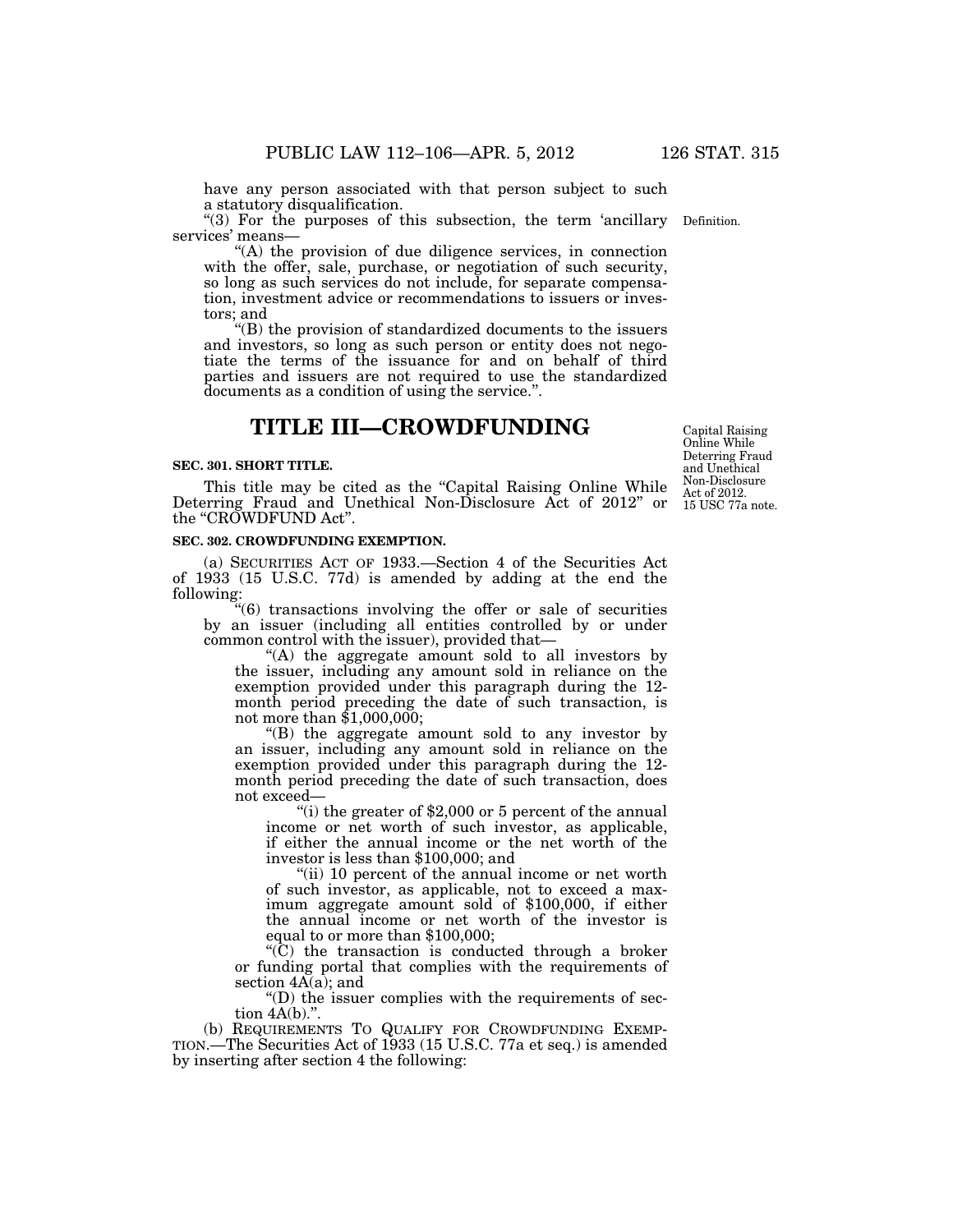15 USC 77d–1.

### **''SEC. 4A. REQUIREMENTS WITH RESPECT TO CERTAIN SMALL TRANS-ACTIONS.**

Regulations.

''(a) REQUIREMENTS ON INTERMEDIARIES.—A person acting as an intermediary in a transaction involving the offer or sale of securities for the account of others pursuant to section  $4(6)$  shall— ''(1) register with the Commission as—

''(A) a broker; or

"(B) a funding portal (as defined in section  $3(a)(80)$ of the Securities Exchange Act of 1934);

"(2) register with any applicable self-regulatory organization (as defined in section  $3\overline{a}(26)$  of the Securities Exchange Act of 1934);

''(3) provide such disclosures, including disclosures related to risks and other investor education materials, as the Commission shall, by rule, determine appropriate;

''(4) ensure that each investor—

"(A) reviews investor-education information, in accordance with standards established by the Commission, by rule;

''(B) positively affirms that the investor understands that the investor is risking the loss of the entire investment, and that the investor could bear such a loss; and ''(C) answers questions demonstrating—

"(i) an understanding of the level of risk generally applicable to investments in startups, emerging businesses, and small issuers;

"(ii) an understanding of the risk of illiquidity; and

''(iii) an understanding of such other matters as the Commission determines appropriate, by rule;

''(5) take such measures to reduce the risk of fraud with respect to such transactions, as established by the Commission, by rule, including obtaining a background and securities enforcement regulatory history check on each officer, director, and person holding more than 20 percent of the outstanding equity of every issuer whose securities are offered by such person;

 $(6)$  not later than 21 days prior to the first day on which securities are sold to any investor (or such other period as the Commission may establish), make available to the Commission and to potential investors any information provided by the issuer pursuant to subsection (b);

"(7) ensure that all offering proceeds are only provided to the issuer when the aggregate capital raised from all investors is equal to or greater than a target offering amount, and allow all investors to cancel their commitments to invest, as the Commission shall, by rule, determine appropriate;

''(8) make such efforts as the Commission determines appropriate, by rule, to ensure that no investor in a 12-month period has purchased securities offered pursuant to section 4(6) that, in the aggregate, from all issuers, exceed the investment limits set forth in section 4(6)(B);

''(9) take such steps to protect the privacy of information collected from investors as the Commission shall, by rule, determine appropriate;

Deadline.

Time period.

Confidentiality.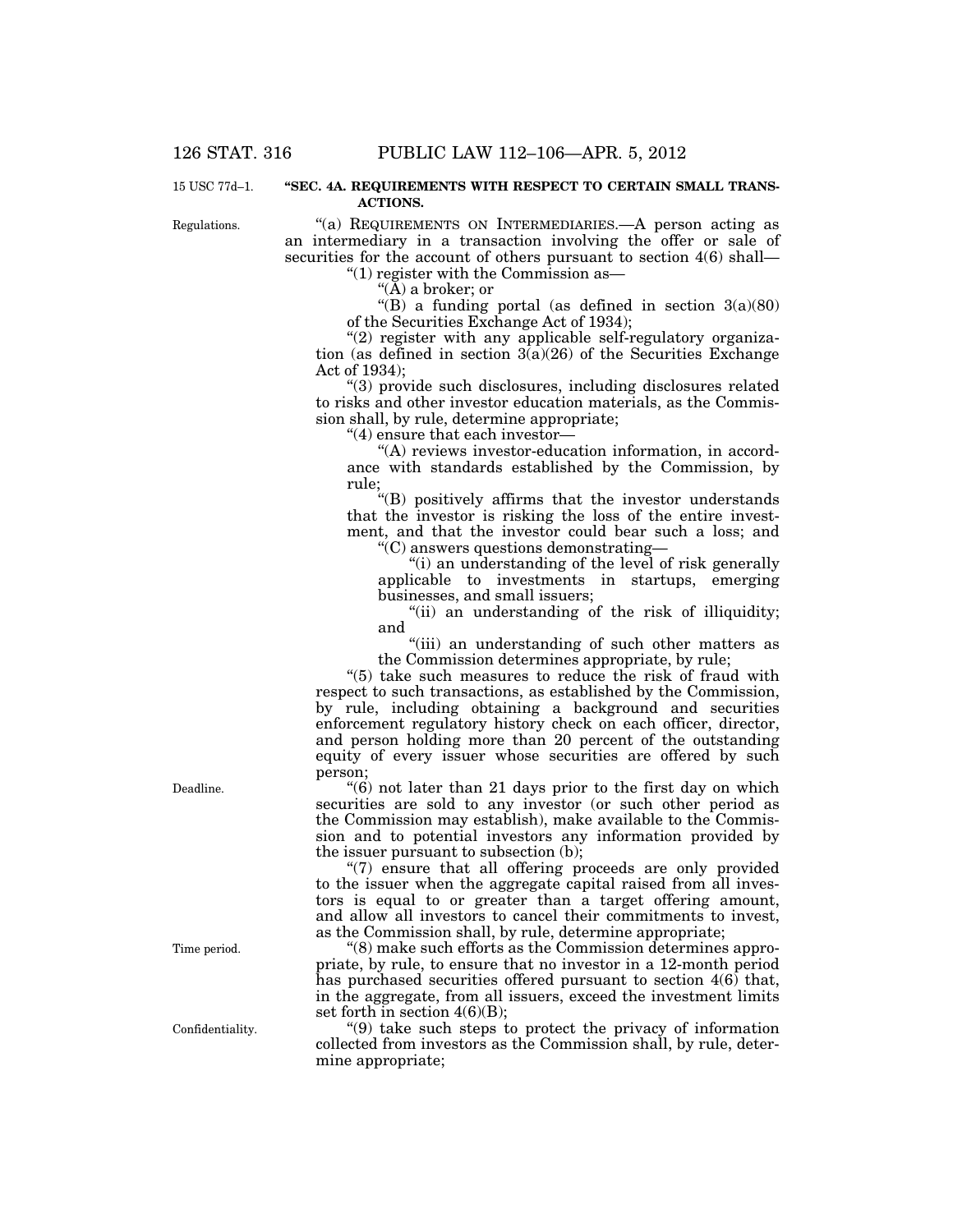''(10) not compensate promoters, finders, or lead generators for providing the broker or funding portal with the personal identifying information of any potential investor;

"(11) prohibit its directors, officers, or partners (or any person occupying a similar status or performing a similar function) from having any financial interest in an issuer using its services; and

 $"(12)$  meet such other requirements as the Commission may, by rule, prescribe, for the protection of investors and in the public interest.

"(b) REQUIREMENTS FOR ISSUERS.—For purposes of section  $4(6)$ , an issuer who offers or sells securities shall—

"(1) file with the Commission and provide to investors and the relevant broker or funding portal, and make available to potential investors—

''(A) the name, legal status, physical address, and website address of the issuer;

''(B) the names of the directors and officers (and any persons occupying a similar status or performing a similar function), and each person holding more than 20 percent of the shares of the issuer;

''(C) a description of the business of the issuer and the anticipated business plan of the issuer;

Time period.

" $(D)$  a description of the financial condition of the issuer, including, for offerings that, together with all other offerings of the issuer under section 4(6) within the preceding 12-month period, have, in the aggregate, target offering amounts of—

''(i) \$100,000 or less—

''(I) the income tax returns filed by the issuer for the most recently completed year (if any); and

''(II) financial statements of the issuer, which shall be certified by the principal executive officer of the issuer to be true and complete in all material respects;

"(ii) more than \$100,000, but not more than \$500,000, financial statements reviewed by a public accountant who is independent of the issuer, using professional standards and procedures for such review or standards and procedures established by the Commission, by rule, for such purpose; and

"(iii) more than \$500,000 (or such other amount as the Commission may establish, by rule), audited financial statements;

''(E) a description of the stated purpose and intended use of the proceeds of the offering sought by the issuer with respect to the target offering amount;

 $(F)$  the target offering amount, the deadline to reach the target offering amount, and regular updates regarding the progress of the issuer in meeting the target offering amount;

 $(G)$  the price to the public of the securities or the method for determining the price, provided that, prior to sale, each investor shall be provided in writing the final price and all required disclosures, with a reasonable opportunity to rescind the commitment to purchase the securities;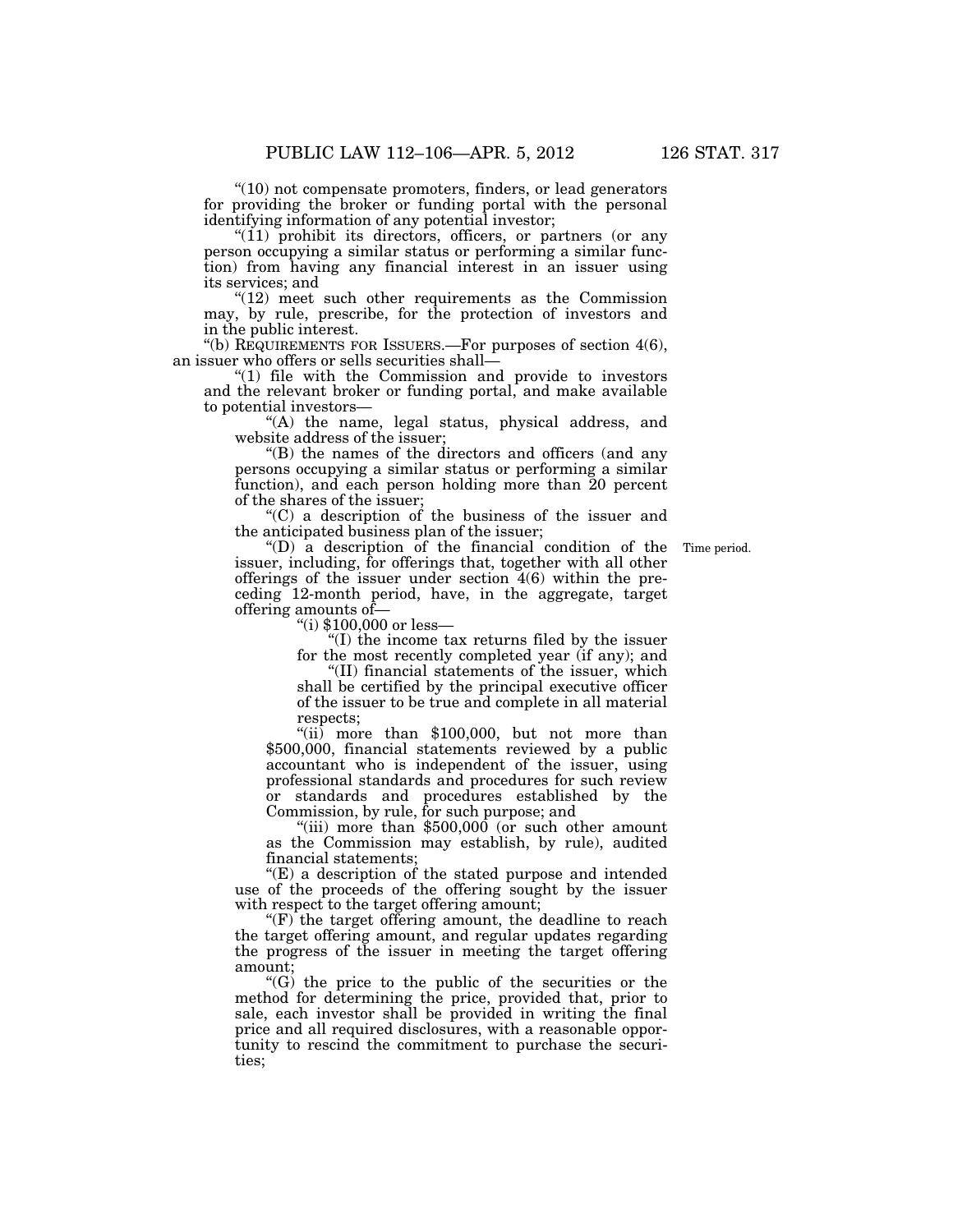$H$ ) a description of the ownership and capital structure of the issuer, including—

"(i) terms of the securities of the issuer being offered and each other class of security of the issuer, including how such terms may be modified, and a summary of the differences between such securities, including how the rights of the securities being offered may be materially limited, diluted, or qualified by the rights of any other class of security of the issuer;

"(ii) a description of how the exercise of the rights held by the principal shareholders of the issuer could negatively impact the purchasers of the securities being offered;

"(iii) the name and ownership level of each existing shareholder who owns more than 20 percent of any class of the securities of the issuer;

"(iv) how the securities being offered are being valued, and examples of methods for how such securities may be valued by the issuer in the future, including during subsequent corporate actions; and

" $(v)$ " the risks to purchasers of the securities relating to minority ownership in the issuer, the risks associated with corporate actions, including additional issuances of shares, a sale of the issuer or of assets of the issuer, or transactions with related parties; and

''(I) such other information as the Commission may, by rule, prescribe, for the protection of investors and in the public interest;

" $(2)$  not advertise the terms of the offering, except for notices which direct investors to the funding portal or broker;

''(3) not compensate or commit to compensate, directly or indirectly, any person to promote its offerings through communication channels provided by a broker or funding portal, without taking such steps as the Commission shall, by rule, require to ensure that such person clearly discloses the receipt, past or prospective, of such compensation, upon each instance of such promotional communication;

"(4) not less than annually, file with the Commission and provide to investors reports of the results of operations and financial statements of the issuer, as the Commission shall, by rule, determine appropriate, subject to such exceptions and termination dates as the Commission may establish, by rule; and

''(5) comply with such other requirements as the Commission may, by rule, prescribe, for the protection of investors and in the public interest.

''(c) LIABILITY FOR MATERIAL MISSTATEMENTS AND OMISSIONS.— ''(1) ACTIONS AUTHORIZED.—

''(A) IN GENERAL.—Subject to paragraph (2), a person who purchases a security in a transaction exempted by the provisions of section  $4(6)$  may bring an action against an issuer described in paragraph (2), either at law or in equity in any court of competent jurisdiction, to recover the consideration paid for such security with interest thereon, less the amount of any income received thereon, upon the tender of such security, or for damages if such person no longer owns the security.

Deadline. Reports.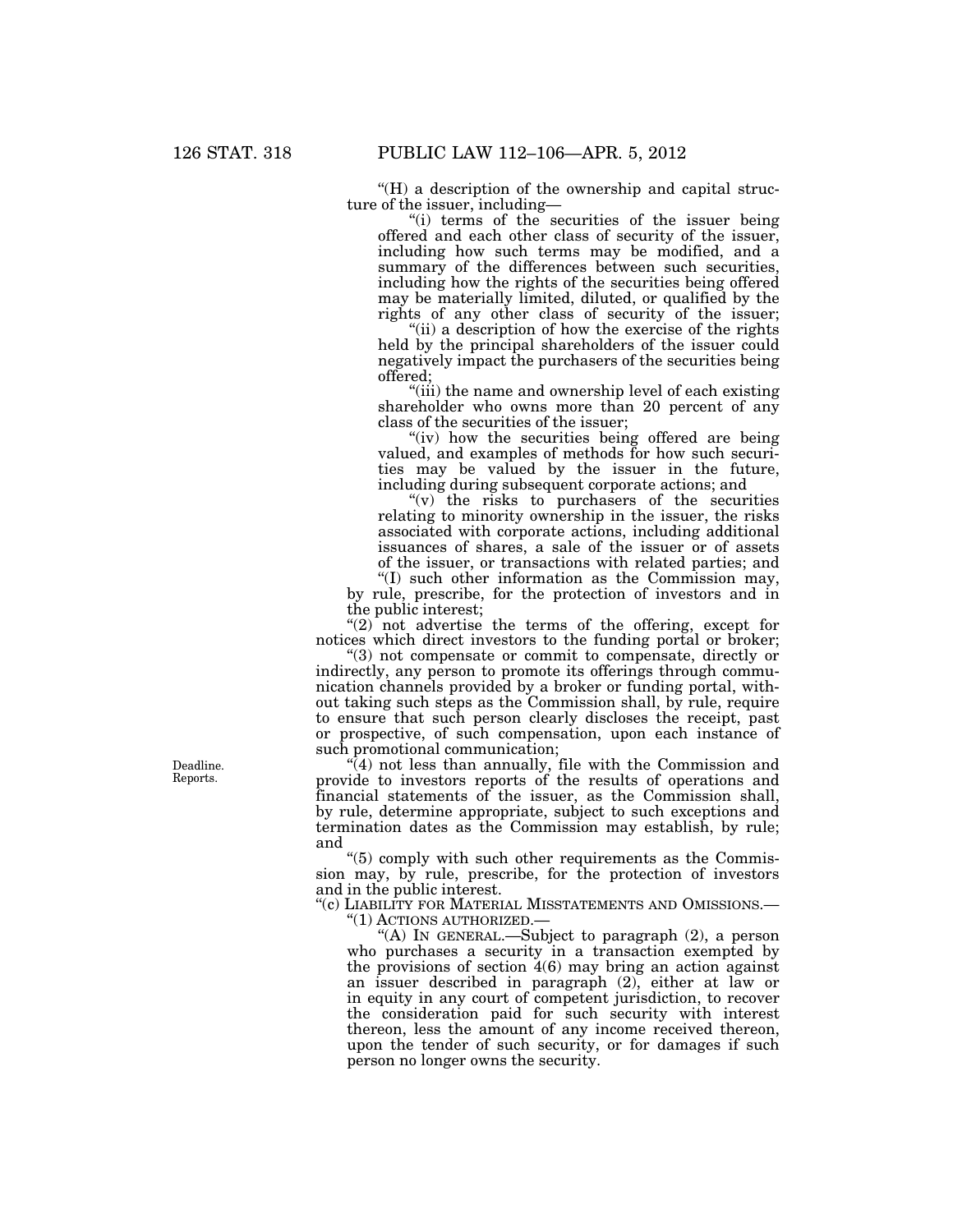''(B) LIABILITY.—An action brought under this paragraph shall be subject to the provisions of section 12(b) and section 13, as if the liability were created under section 12(a)(2).

"(2) APPLICABILITY.—An issuer shall be liable in an action under paragraph (1), if the issuer—

''(A) by the use of any means or instruments of transportation or communication in interstate commerce or of the mails, by any means of any written or oral communication, in the offering or sale of a security in a transaction exempted by the provisions of section 4(6), makes an untrue statement of a material fact or omits to state a material fact required to be stated or necessary in order to make the statements, in the light of the circumstances under which they were made, not misleading, provided that the purchaser did not know of such untruth or omission; and

''(B) does not sustain the burden of proof that such issuer did not know, and in the exercise of reasonable care could not have known, of such untruth or omission.

''(3) DEFINITION.—As used in this subsection, the term 'issuer' includes any person who is a director or partner of the issuer, and the principal executive officer or officers, principal financial officer, and controller or principal accounting officer of the issuer (and any person occupying a similar status or performing a similar function) that offers or sells a security in a transaction exempted by the provisions of section 4(6), and any person who offers or sells the security in such offering.

''(d) INFORMATION AVAILABLE TO STATES.—The Commission shall make, or shall cause to be made by the relevant broker or funding portal, the information described in subsection (b) and such other information as the Commission, by rule, determines appropriate, available to the securities commission (or any agency or office performing like functions) of each State and territory of the United States and the District of Columbia.

''(e) RESTRICTIONS ON SALES.—Securities issued pursuant to a transaction described in section 4(6)—

Time period.

 $''(1)$  may not be transferred by the purchaser of such securities during the 1-year period beginning on the date of purchase, unless such securities are transferred—

"(A) to the issuer of the securities;

''(B) to an accredited investor;

''(C) as part of an offering registered with the Commission; or

''(D) to a member of the family of the purchaser or the equivalent, or in connection with the death or divorce of the purchaser or other similar circumstance, in the discretion of the Commission; and

"(2) shall be subject to such other limitations as the Commission shall, by rule, establish.

''(f) APPLICABILITY.—Section 4(6) shall not apply to transactions involving the offer or sale of securities by any issuer that—

 $(1)$  is not organized under and subject to the laws of a State or territory of the United States or the District of Columbia;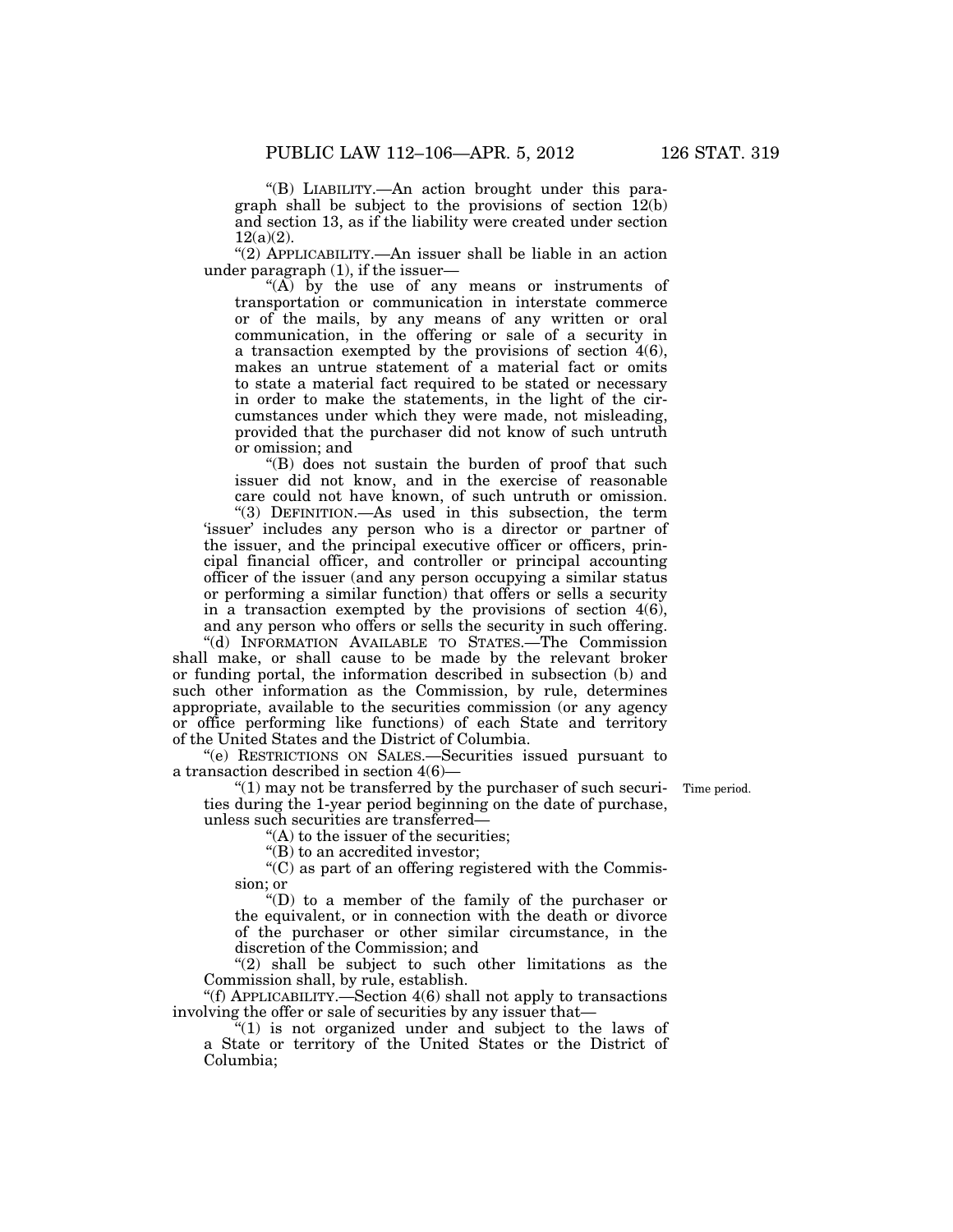$(2)$  is subject to the requirement to file reports pursuant to section 13 or section 15(d) of the Securities Exchange Act of 1934;

"(3) is an investment company, as defined in section 3 of the Investment Company Act of 1940, or is excluded from the definition of investment company by section 3(b) or section 3(c) of that Act; or

"(4) the Commission, by rule or regulation, determines appropriate.

''(g) RULE OF CONSTRUCTION.—Nothing in this section or section 4(6) shall be construed as preventing an issuer from raising capital through methods not described under section 4(6).<br>
"(h) CERTAIN CALCULATIONS.—

"(1) DOLLAR AMOUNTS.—  $Dollar$  amounts in section 4(6) and subsection (b) of this section shall be adjusted by the Commission not less frequently than once every 5 years, by notice published in the Federal Register to reflect any change in the Consumer Price Index for All Urban Consumers published by the Bureau of Labor Statistics.

"(2) INCOME AND NET WORTH.—The income and net worth of a natural person under section 4(6)(B) shall be calculated in accordance with any rules of the Commission under this title regarding the calculation of the income and net worth, respectively, of an accredited investor."

(c) RULEMAKING.—Not later than 270 days after the date of enactment of this Act, the Securities and Exchange Commission (in this title referred to as the ''Commission'') shall issue such rules as the Commission determines may be necessary or appropriate for the protection of investors to carry out sections 4(6) and section 4A of the Securities Act of 1933, as added by this title. In carrying out this section, the Commission shall consult with any securities commission (or any agency or office performing like functions) of the States, any territory of the United States, and the District of Columbia, which seeks to consult with the Commission, and with any applicable national securities association.

(d) DISQUALIFICATION.—

(1) IN GENERAL.—Not later than 270 days after the date of enactment of this Act, the Commission shall, by rule, establish disqualification provisions under which—

(A) an issuer shall not be eligible to offer securities pursuant to section 4(6) of the Securities Act of 1933, as added by this title; and

(B) a broker or funding portal shall not be eligible to effect or participate in transactions pursuant to that section  $4(6)$ .

(2) INCLUSIONS.—Disqualification provisions required by this subsection shall—

(A) be substantially similar to the provisions of section 230.262 of title 17, Code of Federal Regulations (or any successor thereto); and

(B) disqualify any offering or sale of securities by a person that—

(i) is subject to a final order of a State securities commission (or an agency or officer of a State performing like functions), a State authority that supervises or examines banks, savings associations, or credit unions, a State insurance commission (or an agency

Time period. Notice. Federal Register, publication.

Deadline. 15 USC 77d note.

Consultation.

Deadline. 15 USC 77d note.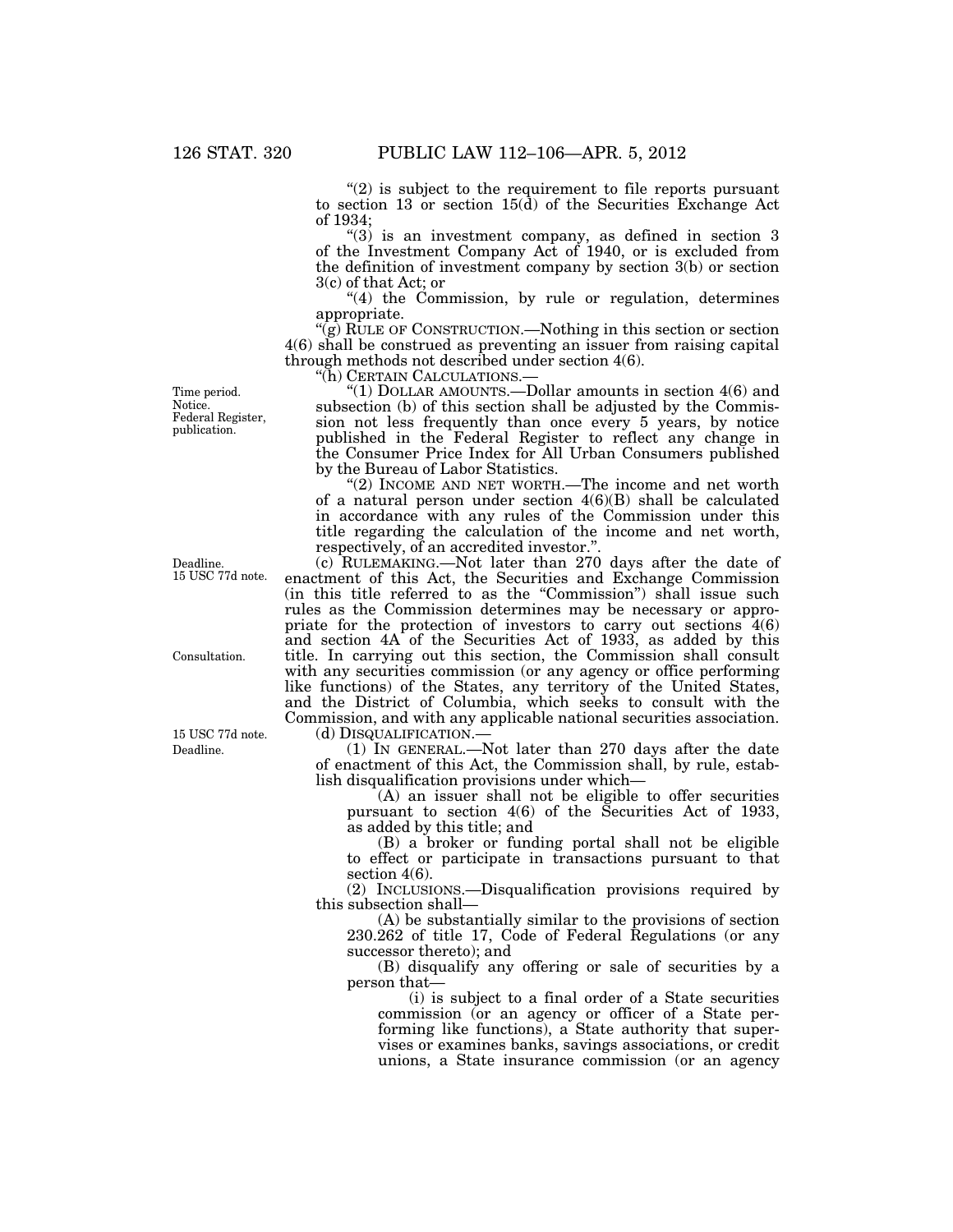or officer of a State performing like functions), an appropriate Federal banking agency, or the National Credit Union Administration, that—

(I) bars the person from—

(aa) association with an entity regulated by such commission, authority, agency, or officer;

(bb) engaging in the business of securities, insurance, or banking; or

(cc) engaging in savings association or credit union activities; or

(II) constitutes a final order based on a violation of any law or regulation that prohibits fraudulent, manipulative, or deceptive conduct within the 10-year period ending on the date of the filing of the offer or sale; or

(ii) has been convicted of any felony or misdemeanor in connection with the purchase or sale of any security or involving the making of any false filing with the Commission.

### **SEC. 303. EXCLUSION OF CROWDFUNDING INVESTORS FROM SHARE-HOLDER CAP.**

(a) EXEMPTION.—Section 12(g) of the Securities Exchange Act of 1934 (15 U.S.C. 78l(g)) is amended by adding at the end the following:

''(6) EXCLUSION FOR PERSONS HOLDING CERTAIN SECURI- TIES.—The Commission shall, by rule, exempt, conditionally or unconditionally, securities acquired pursuant to an offering made under section 4(6) of the Securities Act of 1933 from the provisions of this subsection.''. TIES.-The Commission shall, by rule, exempt, conditionally Regulations.

(b) RULEMAKING.—The Commission shall issue a rule to carry out section  $12(g)(6)$  of the Securities Exchange Act of 1934 (15 U.S.C. 78c), as added by this section, not later than 270 days after the date of enactment of this Act.

### **SEC. 304. FUNDING PORTAL REGULATION.**

(a) EXEMPTION.— (1) IN GENERAL.—Section 3 of the Securities Exchange Act of 1934 (15 U.S.C. 78c) is amended by adding at the end the following:<br>"(h) LIMITED EXEMPTION FOR FUNDING PORTALS.-

" $(1)$  In GENERAL.—The Commission shall, by rule, exempt, conditionally or unconditionally, a registered funding portal from the requirement to register as a broker or dealer under section  $15(a)$ (1), provided that such funding portal—

''(A) remains subject to the examination, enforcement, and other rulemaking authority of the Commission;

''(B) is a member of a national securities association registered under section 15A; and

''(C) is subject to such other requirements under this title as the Commission determines appropriate under such rule.

''(2) NATIONAL SECURITIES ASSOCIATION MEMBERSHIP.—For purposes of sections  $15(b)(8)$  and  $15A$ , the term 'broker or dealer' includes a funding portal and the term 'registered broker or dealer' includes a registered funding portal, except to the extent that the Commission, by rule, determines otherwise,

Definition.

15 USC 78*l* note.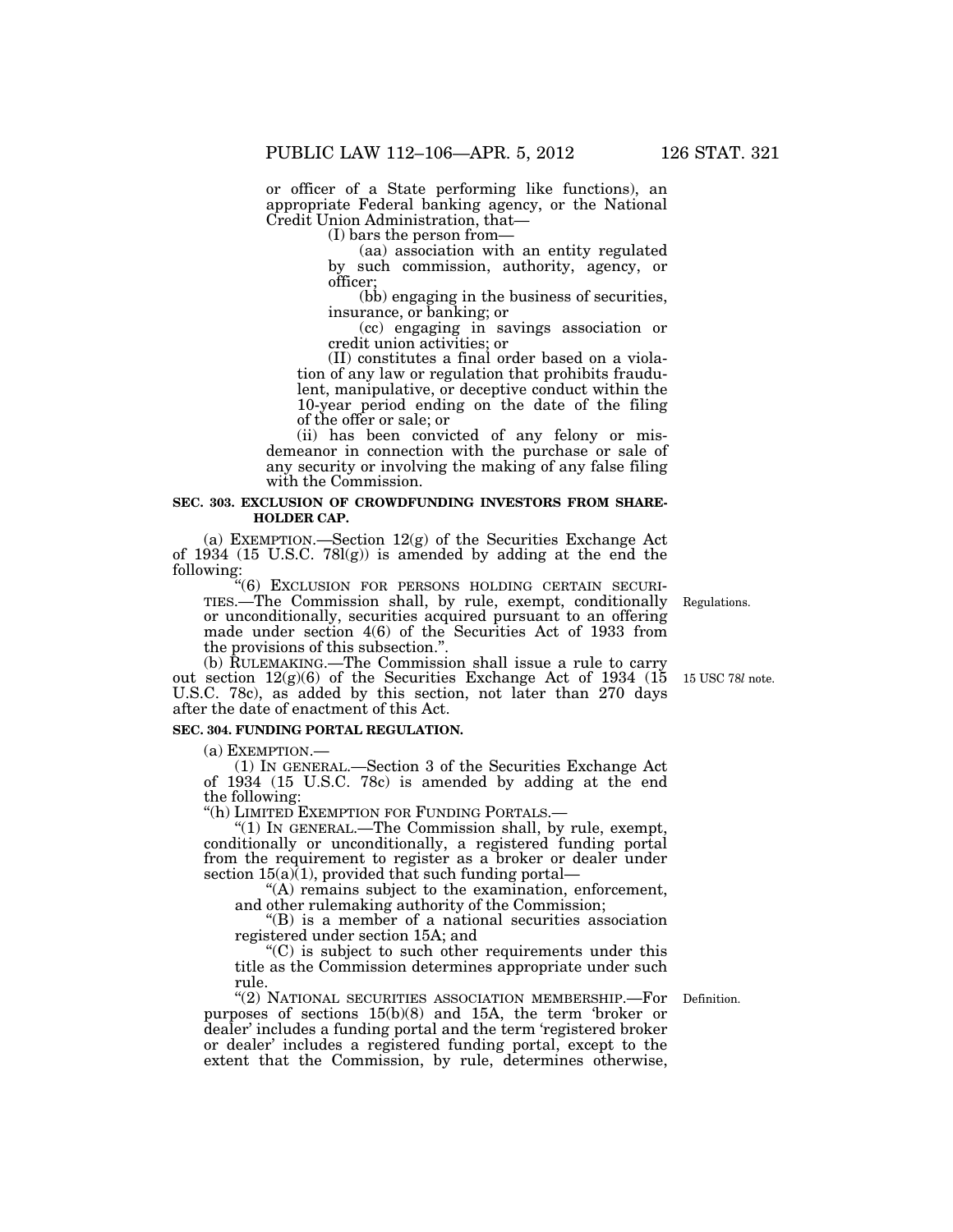Deadline. 15 USC 78c note. provided that a national securities association shall only examine for and enforce against a registered funding portal rules of such national securities association written specifically for registered funding portals.''.

(2) RULEMAKING.—The Commission shall issue a rule to carry out section 3(h) of the Securities Exchange Act of 1934 (15 U.S.C. 78c), as added by this subsection, not later than 270 days after the date of enactment of this Act.

(b) DEFINITION.—Section 3(a) of the Securities Exchange Act of 1934 (15 U.S.C. 78c(a)) is amended by adding at the end the following:

 $f'(80)$  FUNDING PORTAL.—The term 'funding portal' means any person acting as an intermediary in a transaction involving the offer or sale of securities for the account of others, solely pursuant to section 4(6) of the Securities Act of 1933 (15 U.S.C.  $77d(6)$ , that does not-

''(A) offer investment advice or recommendations;

''(B) solicit purchases, sales, or offers to buy the securities offered or displayed on its website or portal;

''(C) compensate employees, agents, or other persons for such solicitation or based on the sale of securities displayed or referenced on its website or portal;

''(D) hold, manage, possess, or otherwise handle investor funds or securities; or

 $E(E)$  engage in such other activities as the Commission, by rule, determines appropriate.''.

#### **SEC. 305. RELATIONSHIP WITH STATE LAW.**

(a) IN GENERAL.—Section 18(b)(4) of the Securities Act of 1933  $(15 \text{ U.S.C. } 77 \text{r(b)}(4))$  is amended—

(1) by redesignating subparagraphs (C) and (D) as subparagraphs  $(\check{D})$  and  $(\check{E})$ , respectively; and

(2) by inserting after subparagraph (B) the following:

 $E^{\alpha}(C)$  section 4(6);".

(b) CLARIFICATION OF THE PRESERVATION OF STATE ENFORCE- MENT AUTHORITY.—

15 USC 77r note.

(1) IN GENERAL.—The amendments made by subsection (a) relate solely to State registration, documentation, and offering requirements, as described under section 18(a) of Securities Act of 1933  $(15 \text{ U.S.C. } 77r(a))$ , and shall have no impact or limitation on other State authority to take enforcement action with regard to an issuer, funding portal, or any other person or entity using the exemption from registration provided by section 4(6) of that Act.

(2) CLARIFICATION OF STATE JURISDICTION OVER UNLAWFUL CONDUCT OF FUNDING PORTALS AND ISSUERS.—Section  $18(c)(1)$ of the Securities Act of 1933 (15 U.S.C. 77r(c)(1)) is amended by striking ''with respect to fraud or deceit, or unlawful conduct by a broker or dealer, in connection with securities or securities transactions.'' and inserting the following: '', in connection with securities or securities transactions

"(A) with respect to-

''(i) fraud or deceit; or

"(ii) unlawful conduct by a broker or dealer; and ''(B) in connection to a transaction described under section 4(6), with respect to—

''(i) fraud or deceit; or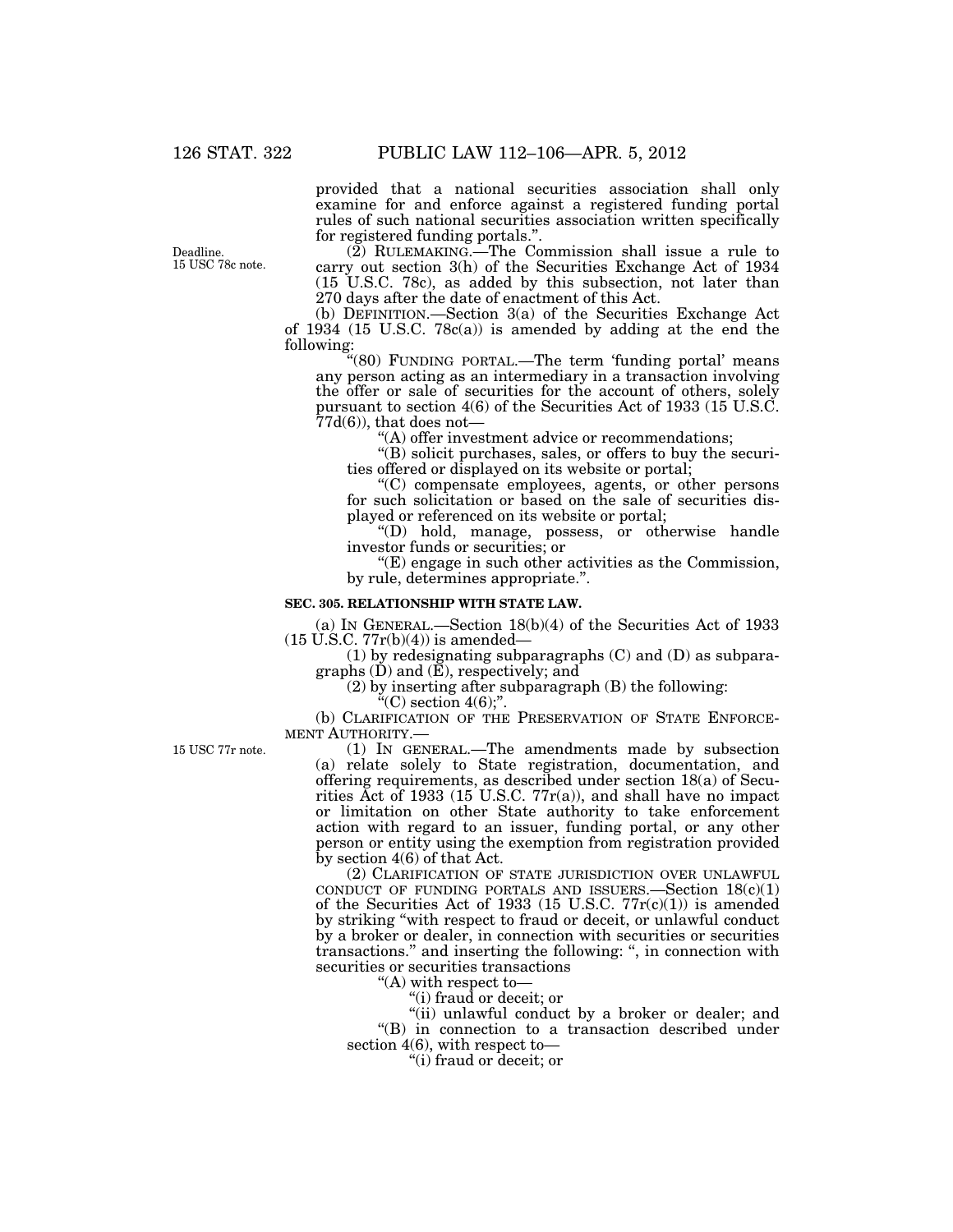''(ii) unlawful conduct by a broker, dealer, funding portal, or issuer.''.

(c) NOTICE FILINGS PERMITTED.—Section 18(c)(2) of the Securities Act of 1933 (15 U.S.C.  $77r(c)(2)$ ) is amended by adding at the end the following:<br>"(F) FEES NOT PERMITTED ON CROWDFUNDED SECURI-

TIES.—Notwithstanding subparagraphs  $(A)$ ,  $(B)$ , and  $(C)$ , no filing or fee may be required with respect to any security that is a covered security pursuant to subsection  $(b)(4)(B)$ , or will be such a covered security upon completion of the transaction, except for the securities commission (or any agency or office performing like functions) of the State of the principal place of business of the issuer, or any State in which purchasers of 50 percent or greater of the aggregate amount of the issue are residents, provided that for purposes of this subparagraph, the term 'State' includes the District of Columbia and the territories of the United

States.".<br>
(d) FUNDING PORTALS.—

 $(1)$  STATE EXEMPTIONS AND OVERSIGHT.—Section  $15(i)$  of the Securities Exchange Act of 1934 (15 U.S.C. 78o(i)) is amended—

(A) by redesignating paragraphs (2) and (3) as paragraphs (3) and (4), respectively; and

 $\left( \begin{array}{c} \infty \ \text{ (B) by inserting after paragraph (1) the following: } \ \text{``(2) FUNDING PORTALS.} \end{array} \right)$ 

"(A) LIMITATION ON STATE LAWS.—Except as provided in subparagraph (B), no State or political subdivision thereof may enforce any law, rule, regulation, or other administrative action against a registered funding portal with respect to its business as such.<br>"(B) EXAMINATION AND ENFORCEMENT AUTHORITY.—

''(B) EXAMINATION AND ENFORCEMENT AUTHORITY.— Subparagraph (A) does not apply with respect to the examination and enforcement of any law, rule, regulation, or administrative action of a State or political subdivision thereof in which the principal place of business of a registered funding portal is located, provided that such law, rule, regulation, or administrative action is not in addition to or different from the requirements for registered funding portals established by the Commission.

''(C) DEFINITION.—For purposes of this paragraph, the term 'State' includes the District of Columbia and the territories of the United States.''.

(2) STATE FRAUD AUTHORITY.—Section 18(c)(1) of the Securities Act of 1933 (15 U.S.C.  $77r(c)(1)$ ) is amended by striking ''or dealer'' and inserting '', dealer, or funding portal''.

# **TITLE IV—SMALL COMPANY CAPITAL FORMATION**

### **SEC. 401. AUTHORITY TO EXEMPT CERTAIN SECURITIES.**

(a) IN GENERAL.—Section 3(b) of the Securities Act of 1933  $(15 \text{ U.S.C. } 77c(b))$  is amended—

(1) by striking ''(b) The Commission'' and inserting the following:

''(b) ADDITIONAL EXEMPTIONS.—

Definition.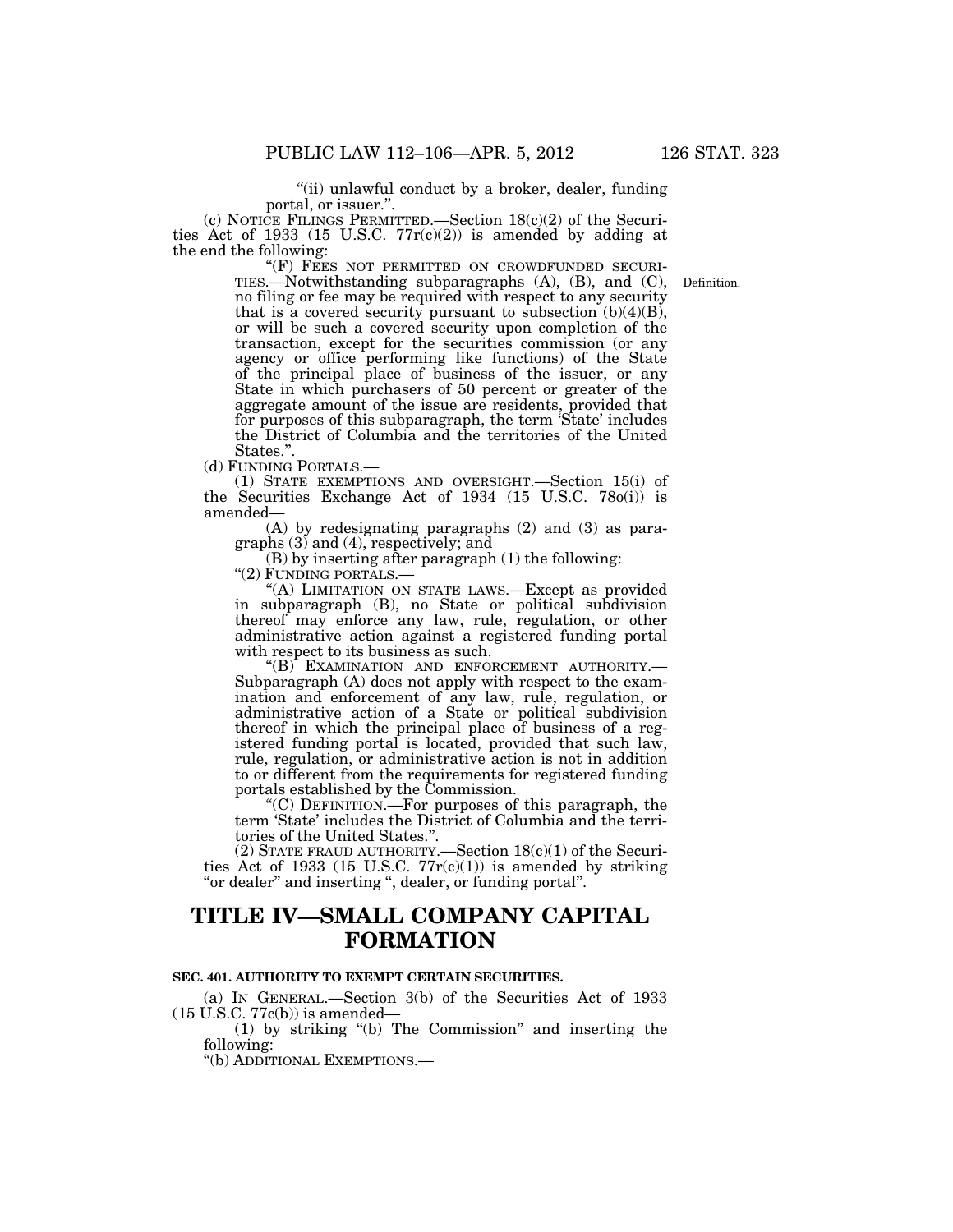"(1) SMALL ISSUES EXEMPTIVE AUTHORITY.—The Commission''; and

(2) by adding at the end the following:

"(2) ADDITIONAL ISSUES.—The Commission shall by rule or regulation add a class of securities to the securities exempted pursuant to this section in accordance with the following terms and conditions:

"(A) The aggregate offering amount of all securities offered and sold within the prior 12-month period in reliance on the exemption added in accordance with this paragraph shall not exceed \$50,000,000.

''(B) The securities may be offered and sold publicly.

"(C) The securities shall not be restricted securities within the meaning of the Federal securities laws and the regulations promulgated thereunder.

"(D) The civil liability provision in section  $12(a)(2)$  shall apply to any person offering or selling such securities.

''(E) The issuer may solicit interest in the offering prior to filing any offering statement, on such terms and conditions as the Commission may prescribe in the public interest or for the protection of investors.

 $f(F)$  The Commission shall require the issuer to file audited financial statements with the Commission annually.

''(G) Such other terms, conditions, or requirements as the Commission may determine necessary in the public interest and for the protection of investors, which may include—

''(i) a requirement that the issuer prepare and electronically file with the Commission and distribute to prospective investors an offering statement, and any related documents, in such form and with such content as prescribed by the Commission, including audited financial statements, a description of the issuer's business operations, its financial condition, its corporate governance principles, its use of investor funds, and other appropriate matters; and

"(ii) disqualification provisions under which the exemption shall not be available to the issuer or its predecessors, affiliates, officers, directors, underwriters, or other related persons, which shall be substantially similar to the disqualification provisions contained in the regulations adopted in accordance with section 926 of the Dodd-Frank Wall Street Reform and Consumer Protection Act (15 U.S.C. 77d note).

"(3) LIMITATION.—Only the following types of securities may be exempted under a rule or regulation adopted pursuant to paragraph (2): equity securities, debt securities, and debt securities convertible or exchangeable to equity interests, including any guarantees of such securities.

"(4) PERIODIC DISCLOSURES.—Upon such terms and conditions as the Commission determines necessary in the public interest and for the protection of investors, the Commission by rule or regulation may require an issuer of a class of securities exempted under paragraph (2) to make available to investors and file with the Commission periodic disclosures regarding the issuer, its business operations, its financial condition, its

Regulations.

Time period.

Applicability.

Records.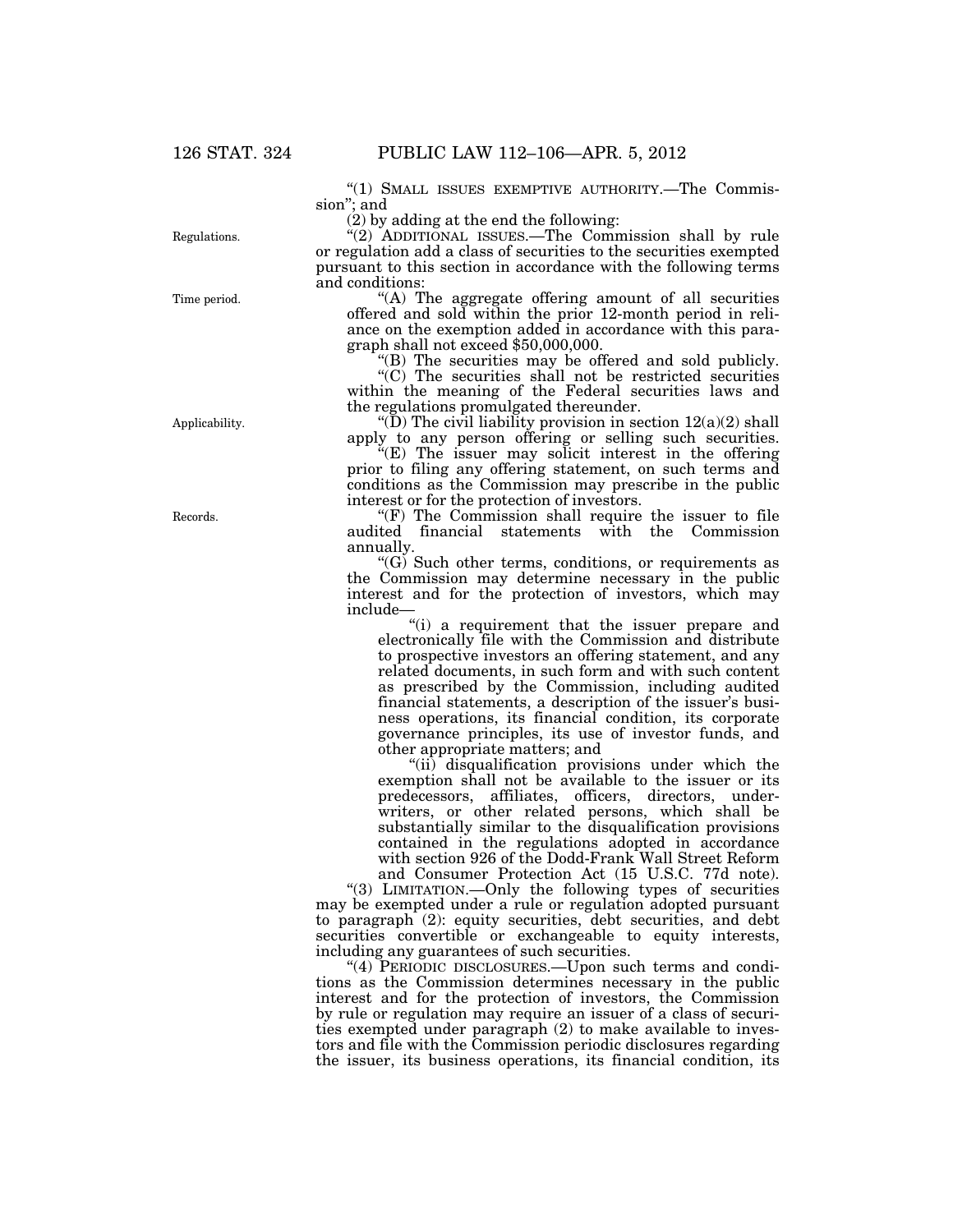corporate governance principles, its use of investor funds, and other appropriate matters, and also may provide for the suspension and termination of such a requirement with respect to that issuer.

''(5) ADJUSTMENT.—Not later than 2 years after the date of enactment of the Small Company Capital Formation Act of 2011 and every 2 years thereafter, the Commission shall review the offering amount limitation described in paragraph (2)(A) and shall increase such amount as the Commission determines appropriate. If the Commission determines not to increase such amount, it shall report to the Committee on Financial Services of the House of Representatives and the Committee on Banking, Housing, and Urban Affairs of the Senate on its reasons for not increasing the amount.''.

(b) TREATMENT AS COVERED SECURITIES FOR PURPOSES OF NSMIA.—Section 18(b)(4) of the Securities Act of 1933 (as amended by section 303) (15 U.S.C. 77r(b)(4)) is further amended by inserting after subparagraph (C) (as added by such section) the following:

''(D) a rule or regulation adopted pursuant to section  $3(b)(2)$  and such security is—

''(i) offered or sold on a national securities exchange; or

''(ii) offered or sold to a qualified purchaser, as defined by the Commission pursuant to paragraph (3) with respect to that purchase or sale;".

(c) CONFORMING AMENDMENT.—Section 4(5) of the Securities Act of 1933 is amended by striking "section 3(b)" and inserting 15 USC 77d. "section  $3(b)(1)$ ".

### **SEC. 402. STUDY ON THE IMPACT OF STATE BLUE SKY LAWS ON REGU-LATION A OFFERINGS.**

The Comptroller General shall conduct a study on the impact of State laws regulating securities offerings, or ''Blue Sky laws'', on offerings made under Regulation A (17 CFR 230.251 et seq.). The Comptroller General shall transmit a report on the findings of the study to the Committee on Financial Services of the House of Representatives, and the Committee on Banking, Housing, and Urban Affairs of the Senate not later than 3 months after the date of enactment of this Act.

## **TITLE V—PRIVATE COMPANY FLEXIBILITY AND GROWTH**

### **SEC. 501. THRESHOLD FOR REGISTRATION.**

Section  $12(g)(1)(A)$  of the Securities Exchange Act of 1934 (15 U.S.C.  $78l(g)(1)(A)$  is amended to read as follows:

"(A) within 120 days after the last day of its first fiscal Time period. year ended on which the issuer has total assets exceeding \$10,000,000 and a class of equity security (other than an exempted security) held of record by either—

 $\degree$ (i) 2,000 persons, or

"(ii) 500 persons who are not accredited investors (as such term is defined by the Commission), and''.

Reports. Deadline.

Deadlines. Review.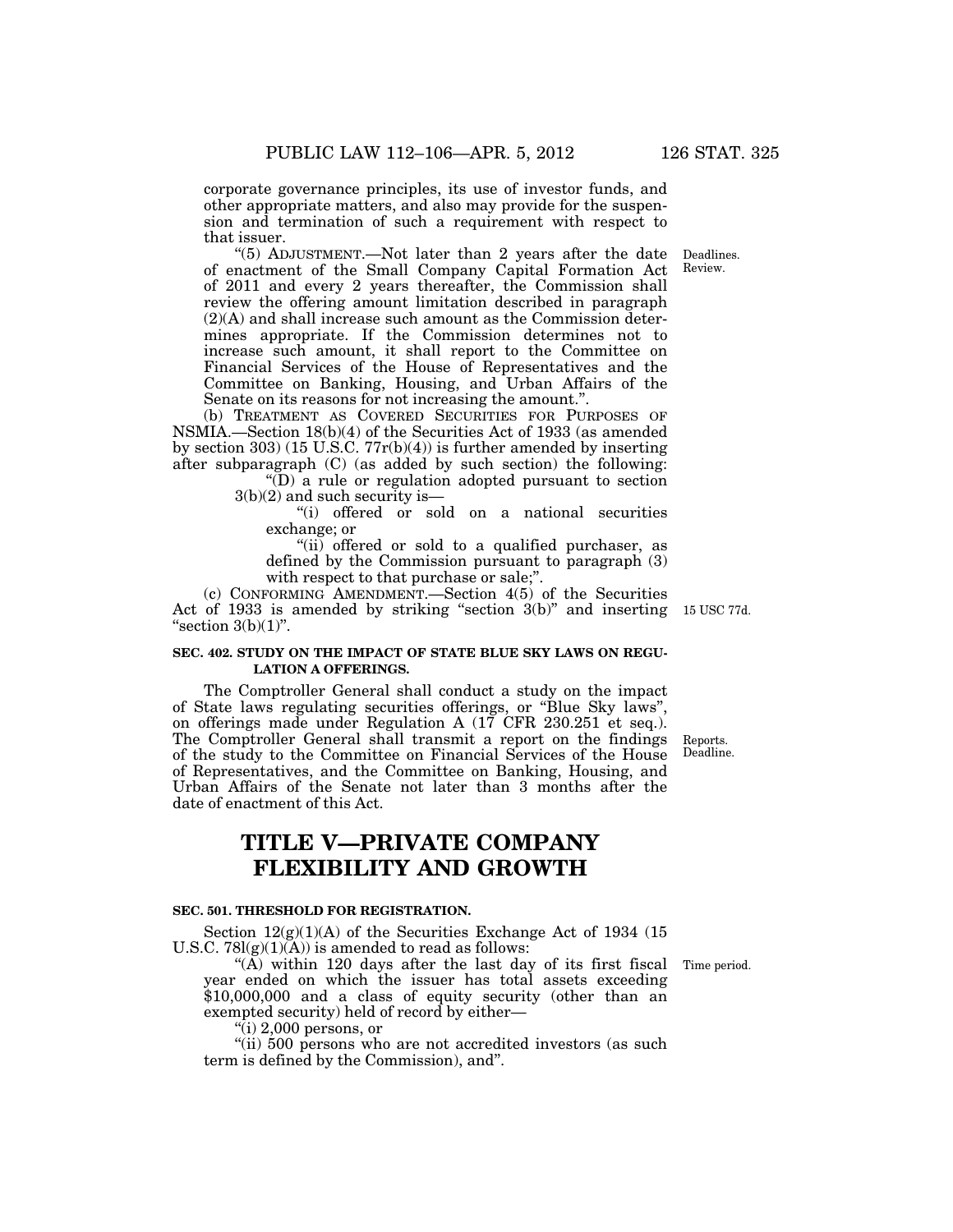### **SEC. 502. EMPLOYEES.**

Section  $12(g)(5)$  of the Securities Exchange Act of 1934 (15 U.S.C.  $78l(g)(5)$ , as amended by section 302, is amended in subparagraph (A) by adding at the end the following: ''For purposes of determining whether an issuer is required to register a security with the Commission pursuant to paragraph  $(1)$ , the definition of 'held of record' shall not include securities held by persons who received the securities pursuant to an employee compensation plan in transactions exempted from the registration requirements of section 5 of the Securities Act of 1933.''.

15 USC 78*l* note.

### **SEC. 503. COMMISSION RULEMAKING.**

The Securities and Exchange Commission shall revise the definition of "held of record" pursuant to section  $12(g)(5)$  of the Securities Exchange Act of 1934 (15 U.S.C. 78l(g)(5)) to implement the amendment made by section 502. The Commission shall also adopt safe harbor provisions that issuers can follow when determining whether holders of their securities received the securities pursuant to an employee compensation plan in transactions that were exempt from the registration requirements of section 5 of the Securities Act of 1933.

### **SEC. 504. COMMISSION STUDY OF ENFORCEMENT AUTHORITY UNDER RULE 12G5–1.**

The Securities and Exchange Commission shall examine its authority to enforce Rule  $12g5-\overline{1}$  to determine if new enforcement tools are needed to enforce the anti-evasion provision contained in subsection (b)(3) of the rule, and shall, not later than 120 days after the date of enactment of this Act transmit its recommendations to Congress.

### **TITLE VI—CAPITAL EXPANSION**

### **SEC. 601. SHAREHOLDER THRESHOLD FOR REGISTRATION.**

(a) AMENDMENTS TO SECTION 12 OF THE SECURITIES EXCHANGE ACT OF 1934.—Section 12(g) of the Securities Exchange Act of 1934 (15 U.S.C. 78l(g)) is further amended—

(1) in paragraph (1), by amending subparagraph (B) to read as follows:

''(B) in the case of an issuer that is a bank or a bank holding company, as such term is defined in section 2 of the Bank Holding Company Act of 1956 (12 U.S.C. 1841), not later than 120 days after the last day of its first fiscal year ended after the effective date of this subsection, on which the issuer has total assets exceeding \$10,000,000 and a class of equity security (other than an exempted security) held of record by 2,000 or more persons,''; and

(2) in paragraph (4), by striking ''three hundred'' and inserting ''300 persons, or, in the case of a bank or a bank holding company, as such term is defined in section 2 of the Bank Holding Company Act of 1956 (12 U.S.C. 1841), 1,200 persons''.

(b) AMENDMENTS TO SECTION 15 OF THE SECURITIES EXCHANGE ACT OF 1934.—Section 15(d) of the Securities Exchange Act of 1934 (15 U.S.C. 78o(d)) is amended, in the third sentence, by striking ''three hundred'' and inserting ''300 persons, or, in the case of bank or a bank holding company, as such term is defined

Deadline. Recommendations.

Deadline.